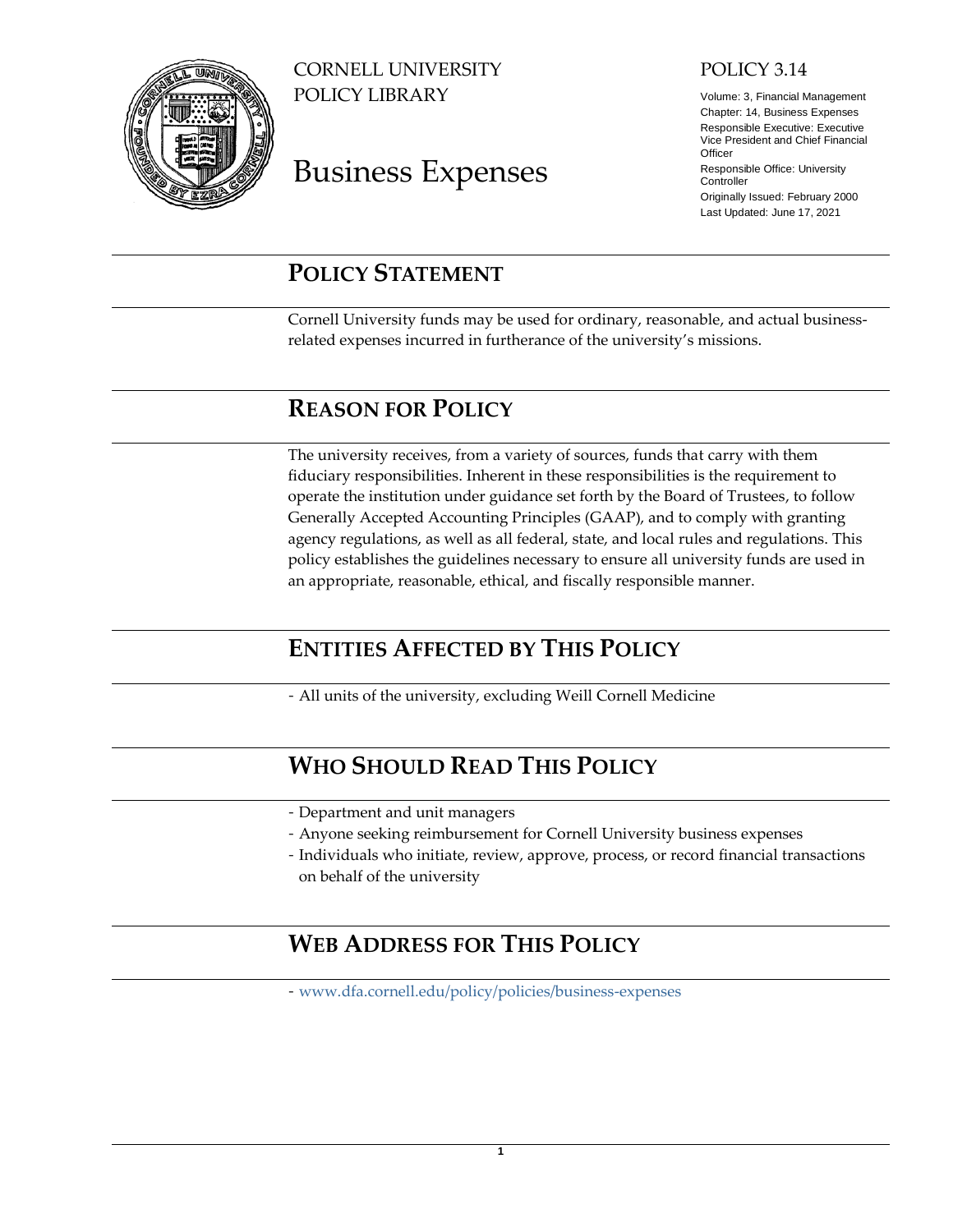Cornell Policy Library Volume: 3, Financial Management Responsible Executive: Executive Vice President and Chief Financial Officer Responsible Office: University **Controller** Originally Issued: February 2000 Last Updated: June 17, 2021

Business Expenses

# <span id="page-1-1"></span><span id="page-1-0"></span>**CONTENTS**

|                                                                                                                                                                                                                                                                                                                                                                                                                                                                                                                             |     | 1              |
|-----------------------------------------------------------------------------------------------------------------------------------------------------------------------------------------------------------------------------------------------------------------------------------------------------------------------------------------------------------------------------------------------------------------------------------------------------------------------------------------------------------------------------|-----|----------------|
| Reason for Policy _________                                                                                                                                                                                                                                                                                                                                                                                                                                                                                                 |     | 1              |
|                                                                                                                                                                                                                                                                                                                                                                                                                                                                                                                             |     | 1              |
|                                                                                                                                                                                                                                                                                                                                                                                                                                                                                                                             |     | 1              |
|                                                                                                                                                                                                                                                                                                                                                                                                                                                                                                                             |     | 1              |
|                                                                                                                                                                                                                                                                                                                                                                                                                                                                                                                             |     | $\overline{2}$ |
|                                                                                                                                                                                                                                                                                                                                                                                                                                                                                                                             |     | 3              |
| Contacts                                                                                                                                                                                                                                                                                                                                                                                                                                                                                                                    |     | 5              |
|                                                                                                                                                                                                                                                                                                                                                                                                                                                                                                                             |     | 6              |
|                                                                                                                                                                                                                                                                                                                                                                                                                                                                                                                             |     | 8              |
|                                                                                                                                                                                                                                                                                                                                                                                                                                                                                                                             |     |                |
| Principles: Chargeable Business Expenses _________                                                                                                                                                                                                                                                                                                                                                                                                                                                                          |     | 9              |
|                                                                                                                                                                                                                                                                                                                                                                                                                                                                                                                             | 9   |                |
| Expenses Benefiting Faculty, Staff, or Students ____ 10                                                                                                                                                                                                                                                                                                                                                                                                                                                                     |     |                |
|                                                                                                                                                                                                                                                                                                                                                                                                                                                                                                                             | 11  |                |
|                                                                                                                                                                                                                                                                                                                                                                                                                                                                                                                             |     | 13             |
|                                                                                                                                                                                                                                                                                                                                                                                                                                                                                                                             | 13  |                |
| State Appropriations: Allowable and Unallowable Expenses 13                                                                                                                                                                                                                                                                                                                                                                                                                                                                 |     |                |
| Principles: Responsibility and Authorization ______                                                                                                                                                                                                                                                                                                                                                                                                                                                                         |     | 14             |
|                                                                                                                                                                                                                                                                                                                                                                                                                                                                                                                             | 14  |                |
|                                                                                                                                                                                                                                                                                                                                                                                                                                                                                                                             | 14  |                |
| Preparer of Document                                                                                                                                                                                                                                                                                                                                                                                                                                                                                                        | 15  |                |
|                                                                                                                                                                                                                                                                                                                                                                                                                                                                                                                             | 15  |                |
|                                                                                                                                                                                                                                                                                                                                                                                                                                                                                                                             | 15  |                |
| $\begin{minipage}[c]{0.9\linewidth} \textbf{Proceedures} \end{minipage} \begin{minipage}[c]{0.9\linewidth} \textbf{Proceedures} \end{minipage} \vspace{-0.00\linewidth} \vspace{-0.00\linewidth} \vspace{-0.00\linewidth} \vspace{-0.00\linewidth} \vspace{-0.00\linewidth} \vspace{-0.00\linewidth} \vspace{-0.00\linewidth} \vspace{-0.00\linewidth} \vspace{-0.00\linewidth} \vspace{-0.00\linewidth} \vspace{-0.00\linewidth} \vspace{-0.00\linewidth} \vspace{-0.00\linewidth} \vspace{-0.00\linewidth} \vspace{-0.00$ |     | 16             |
| General Comments                                                                                                                                                                                                                                                                                                                                                                                                                                                                                                            | -16 |                |
| Reimbursements and Payments to Vendors _______ 16                                                                                                                                                                                                                                                                                                                                                                                                                                                                           |     |                |
|                                                                                                                                                                                                                                                                                                                                                                                                                                                                                                                             | -16 |                |
|                                                                                                                                                                                                                                                                                                                                                                                                                                                                                                                             | 17  |                |
| Appropriate Review and Approval ____________                                                                                                                                                                                                                                                                                                                                                                                                                                                                                | -18 |                |
| Incurring and Paying for Business Expenses ______ 18                                                                                                                                                                                                                                                                                                                                                                                                                                                                        |     |                |
| Direct Charges, Internal Billings, and Corrections_20                                                                                                                                                                                                                                                                                                                                                                                                                                                                       |     |                |
|                                                                                                                                                                                                                                                                                                                                                                                                                                                                                                                             | 21  |                |
|                                                                                                                                                                                                                                                                                                                                                                                                                                                                                                                             |     | 22             |
|                                                                                                                                                                                                                                                                                                                                                                                                                                                                                                                             | 22  |                |
| General Issues                                                                                                                                                                                                                                                                                                                                                                                                                                                                                                              | 22  |                |
| Appendix: Examples of Federal Unallowable and Allowable Costs ________                                                                                                                                                                                                                                                                                                                                                                                                                                                      |     | 24             |
| Allowability on Sponsored Agreements _________                                                                                                                                                                                                                                                                                                                                                                                                                                                                              | 24  |                |
|                                                                                                                                                                                                                                                                                                                                                                                                                                                                                                                             | 25  |                |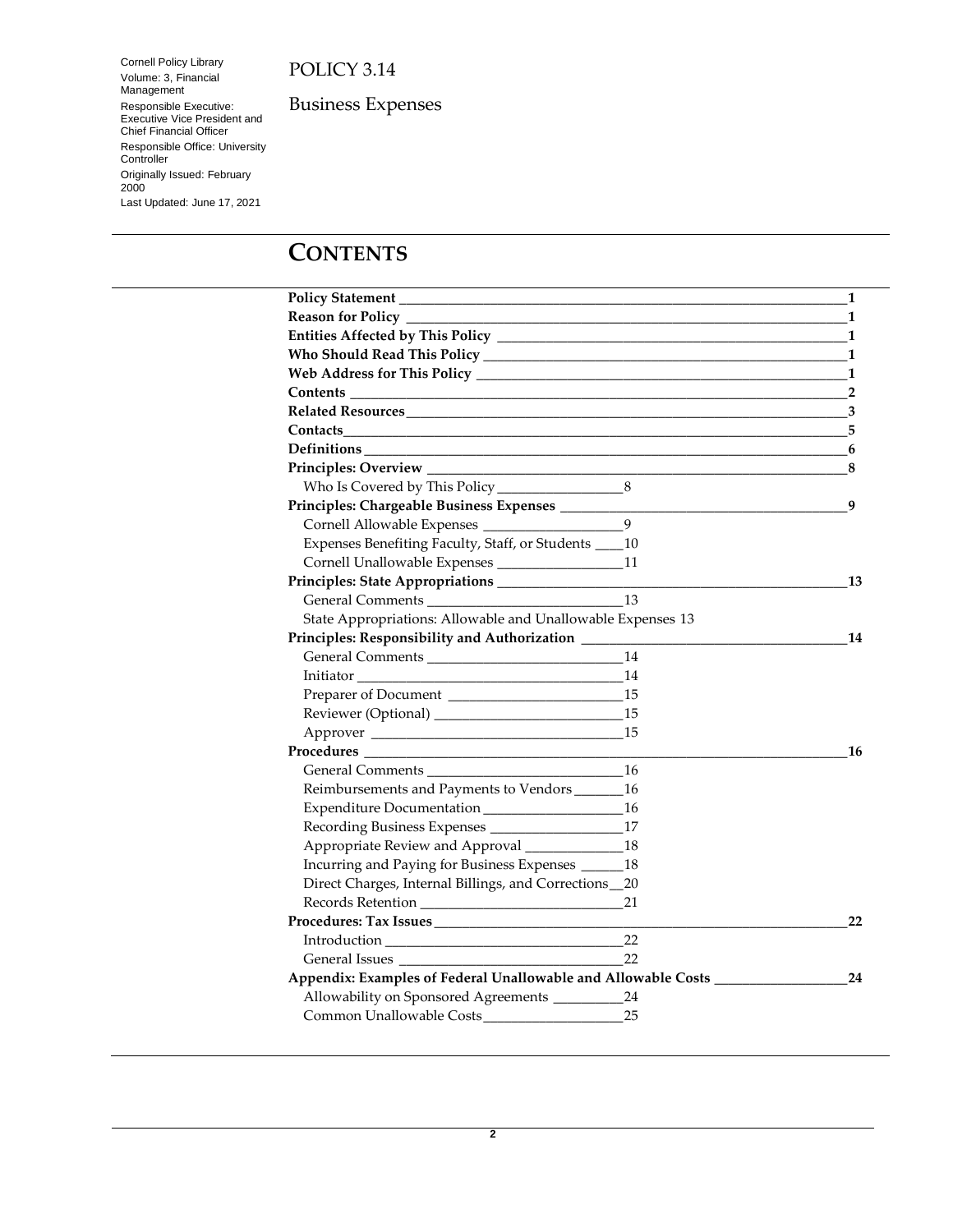Cornell Policy Library Volume: 3, Financial Management Responsible Executive: Executive Vice President and Chief Financial Officer Responsible Office: University Controller Originally Issued: February 2000 Last Updated: June 17, 2021

Business Expenses

# <span id="page-2-1"></span><span id="page-2-0"></span>**R[ELAT](#page-23-3)ED R[ESOURCES](#page-24-1)**

#### **University Policies and Documents**

[University Policy 1.1, Cost Sharing for Sponsored Agreements](https://www.dfa.cornell.edu/policy/policies/cost-sharing-sponsored-agreements) [University Policy 3.2, Travel](https://www.dfa.cornell.edu/policy/policies/travel-expenses) Expenses [University Policy 3.6, Financial Irregularities, Reporting and Investigation](https://www.dfa.cornell.edu/policy/policies/financial-irregularities-reporting-and-investigation) [University Policy 3.18, Charging Directly to Sponsored Projects Costs that are Normally Considered Indirect](https://www.dfa.cornell.edu/policy/policies/charging-directly-sponsored-projects-costs-are-normally-considered-indirect) [University Policy 3.19, Telephone Usage](https://www.dfa.cornell.edu/policy/policies/telephone-usage) [University Policy 3.25, Procurement of Goods and Services](https://www.dfa.cornell.edu/policy/policies/procurement-goods-and-services) [University Policy 3.26, Financial Internal Controls](https://www.dfa.cornell.edu/policy/policies/financial-internal-controls) [University Policy 4.2, Transaction](https://www.dfa.cornell.edu/policy/policies/transaction-authority-and-payment-approval) Authority and Payment Approval [University Policy 4.6, Standards of Ethical Conduct](https://www.dfa.cornell.edu/policy/policies/standards-ethical-conduct) [University Policy 4.7, Retention of University Records](https://www.dfa.cornell.edu/policy/policies/retention-university-records) [University Policy 4.14, Conflicts of Interest and Commitment \(Excluding Financial Conflict of Interest](https://www.dfa.cornell.edu/policy/policies/conflicts-interest-and-commitment-excluding-financial-conflict-interest-related)  [Related to Research\)](https://www.dfa.cornell.edu/policy/policies/conflicts-interest-and-commitment-excluding-financial-conflict-interest-related) [University Policy 6.6.13, Flexibility in](https://www.dfa.cornell.edu/policy/policies/flexibility-workplace) the Workplace [University Policy 6.9, Time Away from Work](https://www.dfa.cornell.edu/policy/policies/time-away-work)

[Cornell University Buying Manual](https://www.dfa.cornell.edu/procurement/buyers/manual)

#### **External Documentation**

[Uniform Administrative Requirements, Cost Principles, and Audit Requirements for Federal Awards \(2 CFR](http://www.ecfr.gov/cgi-bin/text-idx?tpl=/ecfrbrowse/Title02/2cfr200_main_02.tpl)  200, [or Uniform Guidance\)](http://www.ecfr.gov/cgi-bin/text-idx?tpl=/ecfrbrowse/Title02/2cfr200_main_02.tpl)

| <b>University Forms and Systems</b>             |                                                                                                                                                     |
|-------------------------------------------------|-----------------------------------------------------------------------------------------------------------------------------------------------------|
| Form                                            | <b>Description</b>                                                                                                                                  |
| <b>Business Meal Detail Form</b>                | Document a meal purchase.                                                                                                                           |
| Concur                                          | Online travel system used to book travel, request<br>advances, and initiate, prepare, track, and submit<br>travel reimbursements for payment.       |
| KFS General Ledger Transfer (GLT) e-doc         | Process corrections for business expenses.                                                                                                          |
| <b>KFS Disbursement Voucher</b>                 | Pay for goods and services for non-purchase order<br>items.                                                                                         |
| <b>Manual Travel Reimbursement Request Form</b> | Used by non-employees or students to request travel<br>reimbursements.                                                                              |
| Payment Request (PREQ)                          | Pay for goods and services acquired on a purchase<br>order.                                                                                         |
| <b>PeopleSoft Student Financials</b>            | Process transactions (charges or credits) on a<br>Cornell University student's Bursar account.                                                      |
| Purchase Order (KFS Requisition)                | Procure goods and services requiring Cornell<br>Procurement and Payment Services approval in<br>accordance with Cornell University's Buying Manual. |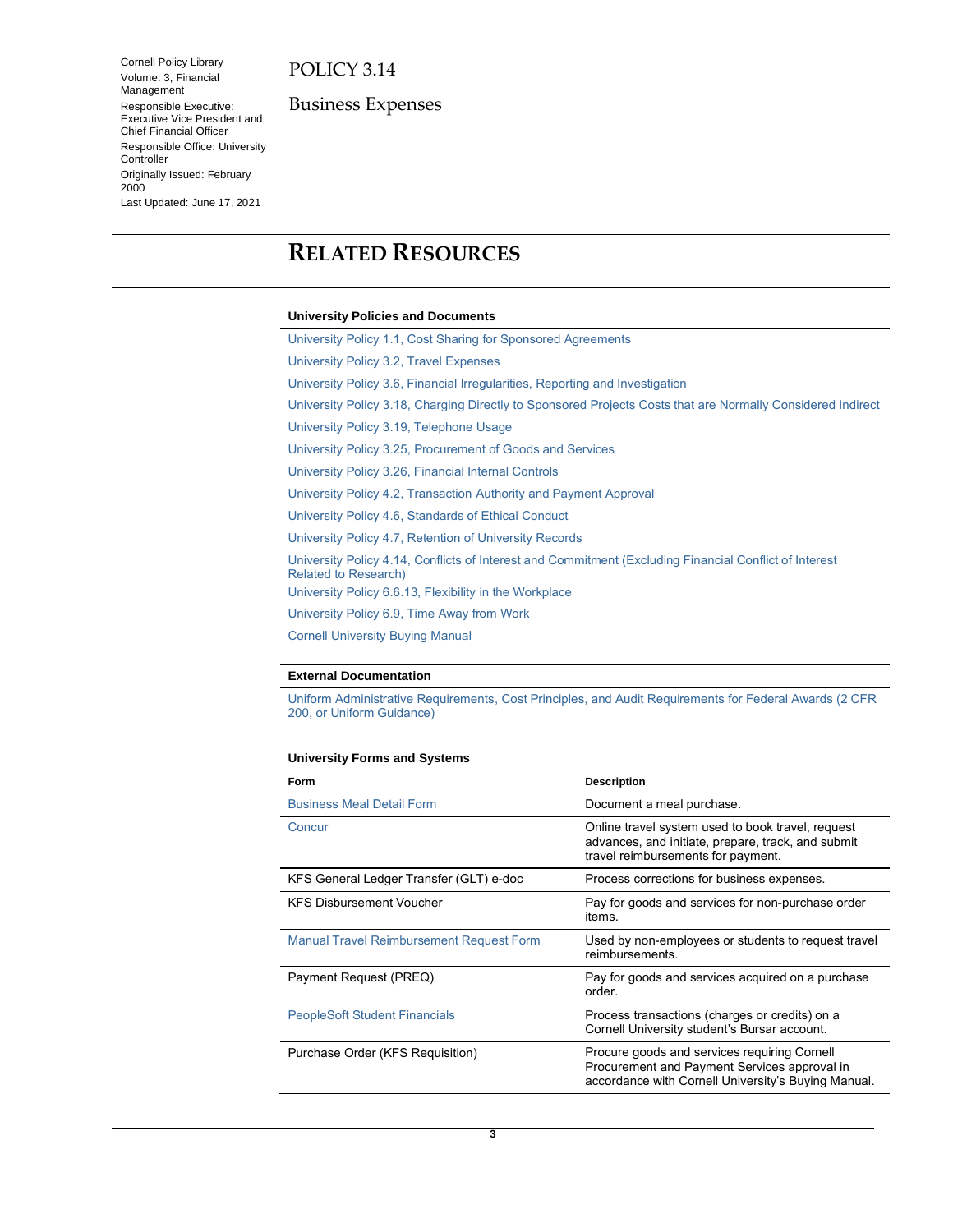Volume: 3, Financial Management Responsible Executive: Executive Vice President and Chief Financial Officer Responsible Office: University **Controller** 

Cornell Policy Library

Originally Issued: February 2000 Last Updated: June 17, 2021

Business Expenses

# **RELATED RESOURCES, continued**

| <b>Request for Facilities Services</b> | Request facilities and campus services for items such<br>as building and grounds care, architectural and<br>engineering services, and trade shops support. |  |
|----------------------------------------|------------------------------------------------------------------------------------------------------------------------------------------------------------|--|
| State of New York Standard Voucher     | Pay for goods and services on contract college funds<br>for non-purchase order items.                                                                      |  |
| Wire Transfer/Bank Draft               | Process payments for goods and services via wire<br>transfers and bank drafts or foreign currency.                                                         |  |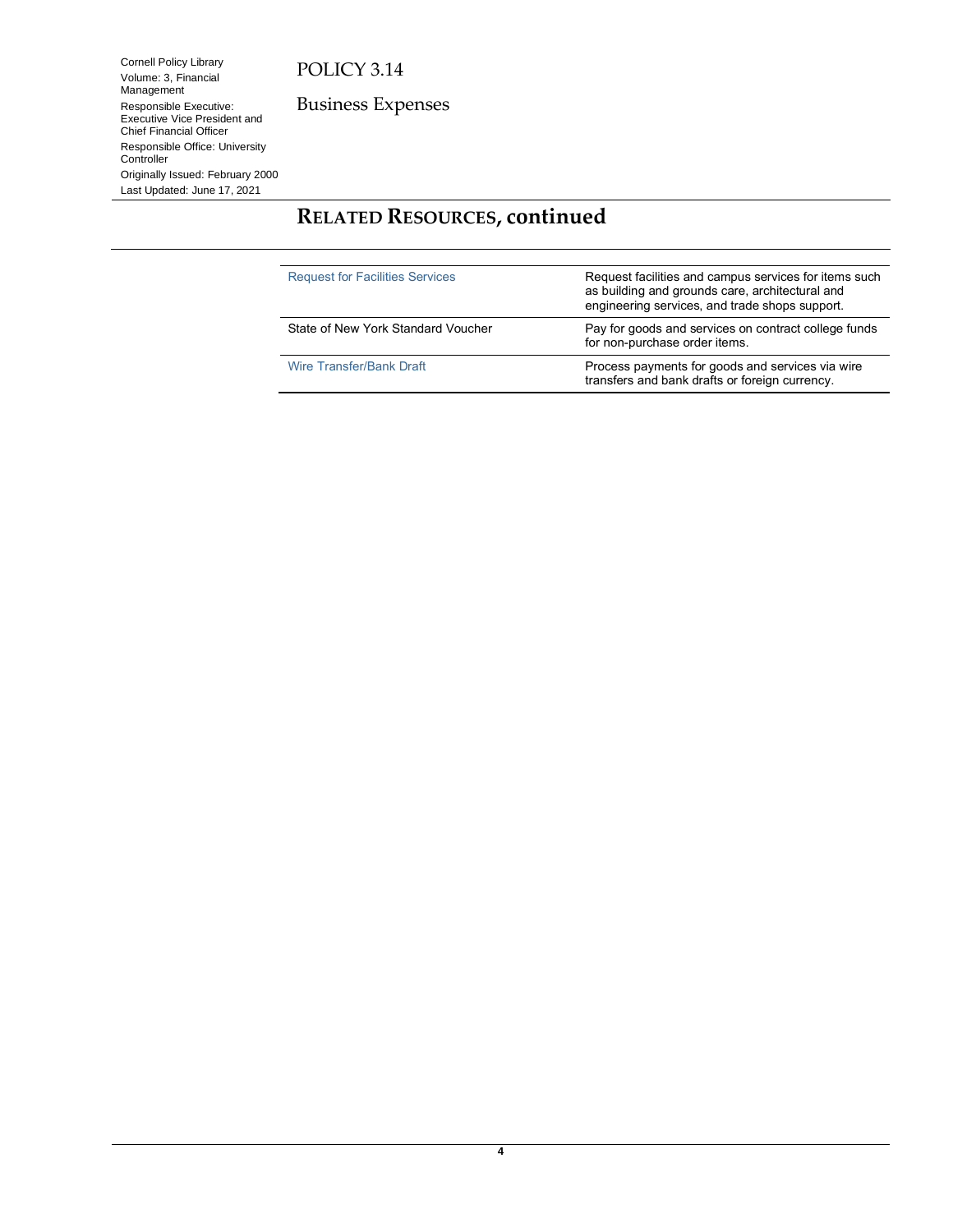Cornell Policy Library Volume: 3, Financial Management Responsible Executive: Executive Vice President and Chief Financial Officer Responsible Office: University Controller Originally Issued: February 2000 Last Updated: June 17, 2021

Business Expenses

# <span id="page-4-1"></span><span id="page-4-0"></span>**CONTACTS**

Direct any questions about this policy to your college or unit administrative office. If you have specific questions, contact the following offices:

| <b>Subject</b>                                                               | Contact                             | <b>Telephone</b> | <b>E-mail/Web Address</b>  |
|------------------------------------------------------------------------------|-------------------------------------|------------------|----------------------------|
| <b>Policy Clarification</b>                                                  | University Accounting               | (607) 255-6240   | accounting@cornell.edu     |
| Charitable Donations Made<br>by the University                               | <b>Community Relations</b>          | (607) 255-4908   |                            |
| <b>Federal Allowable Costs</b>                                               | Cost and Capital Assets             | (607) 255-2016   | costaccounting@cornell.edu |
| Federal Appropriations, Use<br>of                                            | <b>Sponsored Financial Services</b> | (607) 255-5085   | sfs-help@cornell.edu       |
| <b>Procurement Card</b>                                                      | <b>Procurement Card Coordinator</b> | (607) 255-4548   | creditcards@cornell.edu    |
| Purchasing                                                                   | Procurement and Payment<br>Services | (607) 255-3804   | procurement@cornell.edu    |
| Reimbursements                                                               | Local business service center       |                  |                            |
| <b>Sponsored Project</b><br>Consulting Agreements and<br><b>Subcontracts</b> | Office of Sponsored Programs        | (607) 255-5014   | osp-help@cornell.edu       |
| State Appropriations, Use of                                                 | University Budget Office            | (607) 255-1945   |                            |
| Taxes                                                                        | University Tax Office               | (607) 255-3581   | tax@cornell.edu            |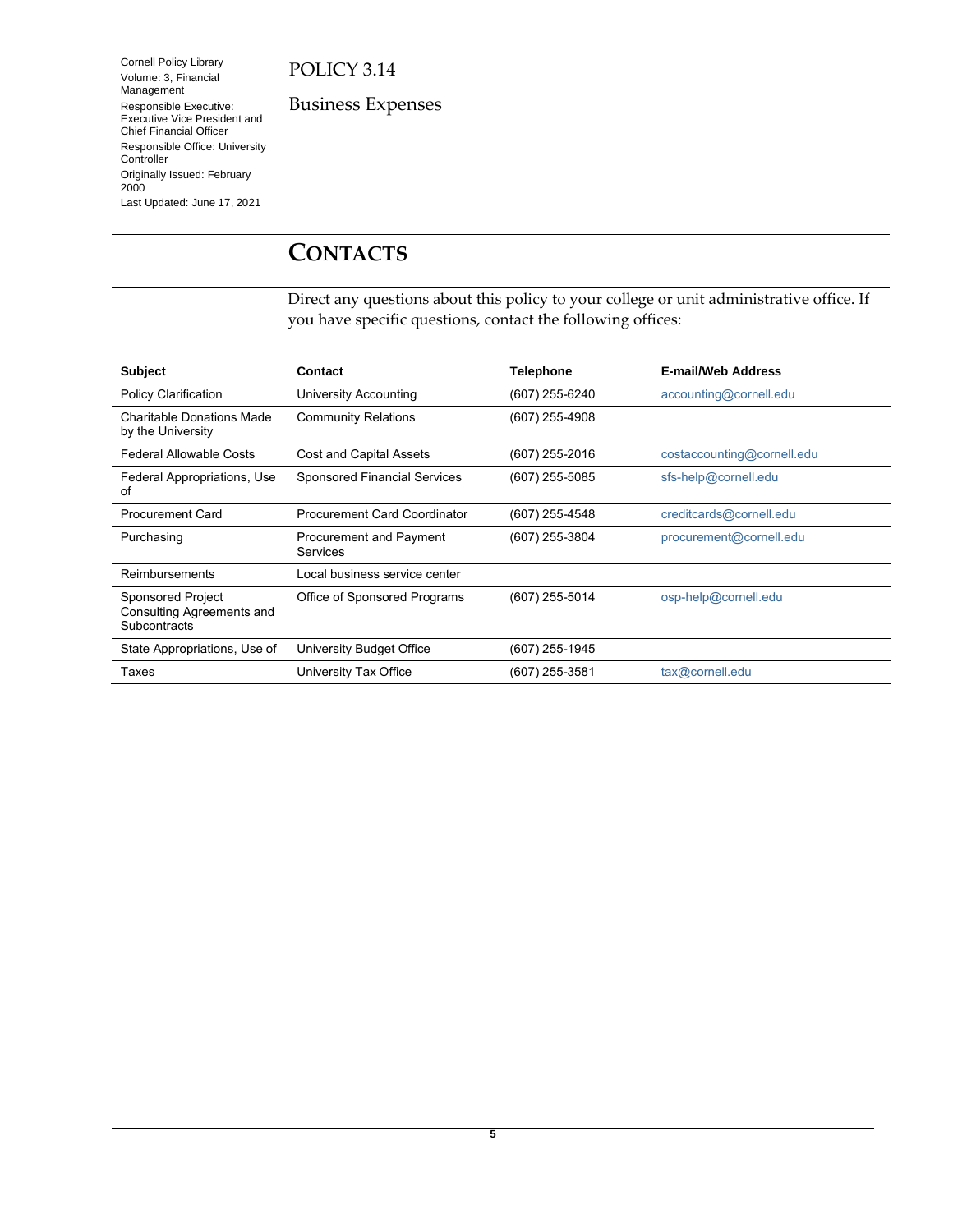Cornell Policy Library Volume: 3, Financial Management Responsible Executive: Executive Vice President and Chief Financial Officer Responsible Office: University **Controller** Originally Issued: February 2000 Last Updated: June 17, 2021

Business Expenses

# <span id="page-5-1"></span><span id="page-5-0"></span>**DEFINITIONS**

These definitions apply to terms as they are used in this policy.

| <b>Actual Expense</b>              | Expense that is verifiable, or <i>per diem</i> (when appropriate).                                                                                                                                                                                                                                                                                                                                                                                   |
|------------------------------------|------------------------------------------------------------------------------------------------------------------------------------------------------------------------------------------------------------------------------------------------------------------------------------------------------------------------------------------------------------------------------------------------------------------------------------------------------|
| Approver                           | Individual with the authority to approve a business expense or<br>transaction. Compare the term Transaction Authority, below.                                                                                                                                                                                                                                                                                                                        |
| <b>Business Expense</b>            | Charges for goods or services, whether paid, committed, or accrued,<br>that foster or support the ongoing missions of the university. These<br>charges may include expenses (expenditures), debt service<br>payments, and capital outlays.                                                                                                                                                                                                           |
| <b>Business Meal</b>               | Meal attended by faculty, staff, and/or students that may or may not<br>include individuals from outside the Cornell University community, at<br>which a substantive and bona fide business discussion takes place.                                                                                                                                                                                                                                  |
| <b>Conflict of Interest</b>        | Situation in which an individual or any of their family or associates<br>either (1) has an existing or potential financial or other material<br>interest that impairs or might appear to impair the individual's<br>independence and objectivity of judgment in the discharge of<br>responsibilities to the university, or (2) may receive a financial or other<br>material benefit from knowledge of information confidential to the<br>university. |
| <b>Contract College Funds</b>      | Funds from any account in the contract college department series<br>$(100-999)$ .                                                                                                                                                                                                                                                                                                                                                                    |
| <b>Cornell Allowable Expense</b>   | Valid and legal business expense for which the use of university funds<br>will be permitted.                                                                                                                                                                                                                                                                                                                                                         |
| <b>Cornell Unallowable Expense</b> | Expense or item for which use of university funds will not be<br>permitted.                                                                                                                                                                                                                                                                                                                                                                          |
| <b>Direct Designee</b>             | Individual specifically designated by a dean, director, or department<br>chair to approve business transactions.                                                                                                                                                                                                                                                                                                                                     |
| <b>Documentation</b>               | Original invoice, copy of cancelled check, original credit card receipt<br>when applicable, and/or other documentation that describes and<br>substantiates a business transaction (see the Expenditure<br>Documentation section of this policy).                                                                                                                                                                                                     |
| <b>Endowed Funds</b>               | Funds from an account in the endowed department series (A01-Z99).                                                                                                                                                                                                                                                                                                                                                                                    |
| <b>Expenditure</b>                 | See the term Business Expense.                                                                                                                                                                                                                                                                                                                                                                                                                       |
| <b>Expense</b>                     | See the term Business Expense.                                                                                                                                                                                                                                                                                                                                                                                                                       |
| <b>Federal Allowable Cost</b>      | Cost identified in Subpart E, in the Uniform Guidance (2 CFR 200), as<br>reimbursable by the federal government, unless specifically<br>superseded by the terms and conditions of a sponsored project.                                                                                                                                                                                                                                               |
| <b>Federal Appropriations</b>      | Federal government funds appropriated to the university.                                                                                                                                                                                                                                                                                                                                                                                             |
| <b>Federal Unallowable Cost</b>    | Cost identified in Subpart E, in the Uniform Guidance (2 CFR 200) as<br>non-reimbursable by the federal government.                                                                                                                                                                                                                                                                                                                                  |
| <b>Fiduciary Responsibility</b>    | Responsibility to manage funds in a manner consistent with the<br>university's missions and the conditions specified by external sources,<br>when applicable.                                                                                                                                                                                                                                                                                        |
| <b>Flow-through Funds</b>          | Federally sponsored funds that are not directly received from the<br>federal government, and are not identified with a federal source code,<br>but received through a third party. Generally, these funds are                                                                                                                                                                                                                                        |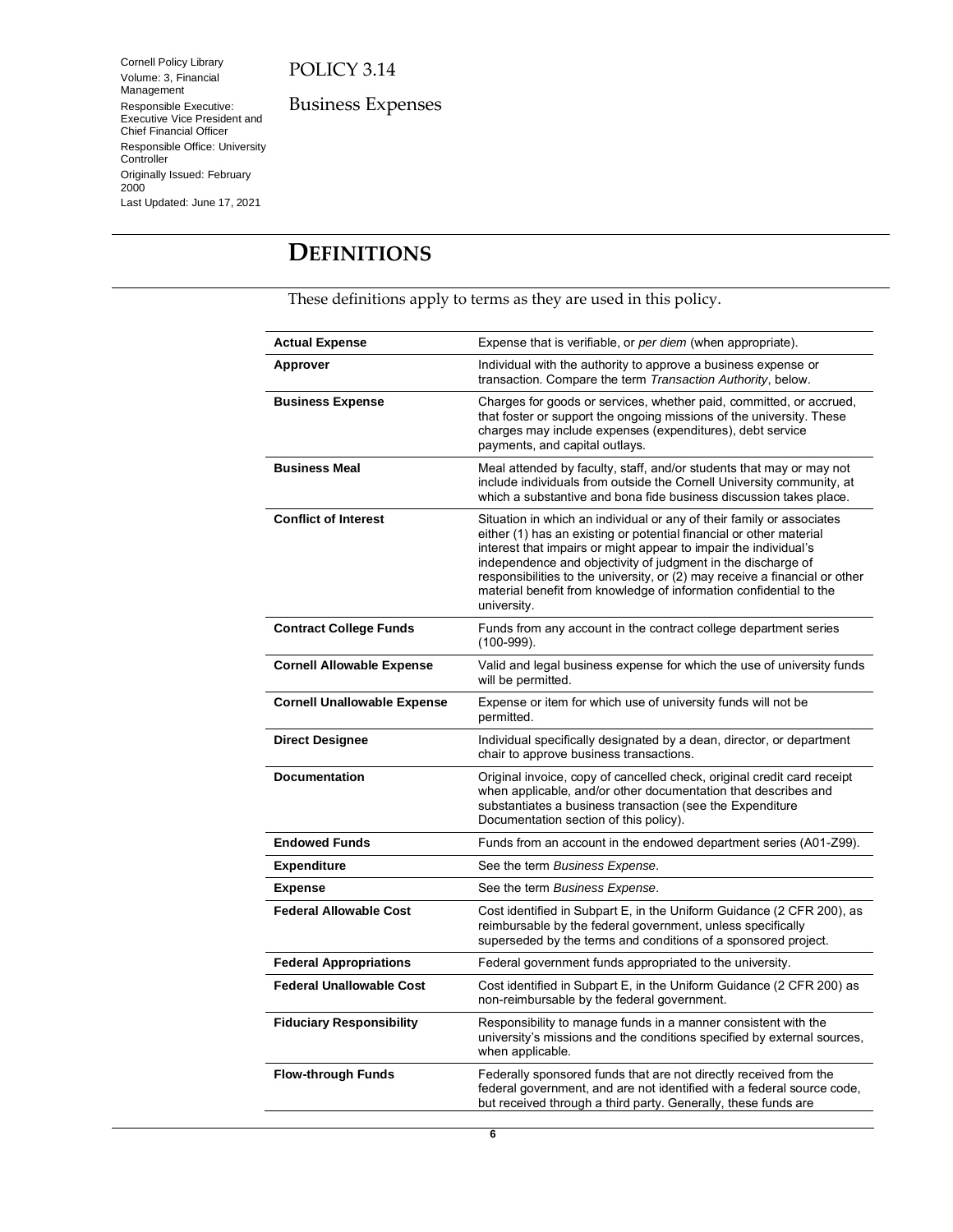Business Expenses

Management Responsible Executive: Executive Vice President and Chief Financial Officer Responsible Office: University **Controller** Originally Issued: February 2000 Last Updated: June 17, 2021

Cornell Policy Library Volume: 3, Financial

# **DEFINITIONS, continued**

|                                                                  | identified with a federal Catalog of Federal Domestic Assistance<br>(CFDA) number.                                                                                                                                                                                                                               |  |
|------------------------------------------------------------------|------------------------------------------------------------------------------------------------------------------------------------------------------------------------------------------------------------------------------------------------------------------------------------------------------------------|--|
| <b>Generally Accepted</b><br><b>Accounting Principles (GAAP)</b> | Fundamental principles of accounting that are used as guidance in<br>the preparation of the university financial statements.                                                                                                                                                                                     |  |
| <b>Initiator</b>                                                 | Individual who generates a business transaction.                                                                                                                                                                                                                                                                 |  |
| See the term Federal Unallowable Cost.<br>Nonrecoverable Cost    |                                                                                                                                                                                                                                                                                                                  |  |
| <b>Object Code</b>                                               | Four-digit code used in each transaction to classify and describe the<br>financial activity - allocation, expense, transfer, or revenue.                                                                                                                                                                         |  |
| Ordinary                                                         | Normal in the course of official university activities.                                                                                                                                                                                                                                                          |  |
| Preparer                                                         | Individual who prepares documents associated with a transaction,<br>including, but not limited to, documents requesting payment for a<br>transaction.                                                                                                                                                            |  |
| Reasonable                                                       | Not extreme or excessive. A cost may be considered reasonable if the<br>nature of goods and services reflects prudent action.                                                                                                                                                                                    |  |
| <b>Recoverable Cost</b><br>See the term Federal Allowable Cost.  |                                                                                                                                                                                                                                                                                                                  |  |
| Reviewer                                                         | Individual who verifies information and ensures that a transaction<br>complies with university policies and procedures, and other relevant<br>external restrictions.                                                                                                                                             |  |
| <b>State Appropriations</b>                                      | State of New York funds appropriated to the university.                                                                                                                                                                                                                                                          |  |
| <b>Stewardship</b>                                               | Careful and responsible management and protection of the<br>university's resources, which includes ensuring that they are used<br>appropriately to assist the university in accomplishing its missions.                                                                                                          |  |
| <b>Transaction</b>                                               | Act that commits the university to spend or receive resources.                                                                                                                                                                                                                                                   |  |
| <b>Transaction Authority</b>                                     | Authorities to administer, approve, and execute transactions or<br>agreements with external parties that commit the university.                                                                                                                                                                                  |  |
| <b>Uniform Guidance</b>                                          | Short name for 2 CFR 200, a federal regulation that in Subpart E<br>establishes principles for determining costs that are applicable to<br>grants, contracts, and other agreements with educational institutions.                                                                                                |  |
| Unit                                                             | College, department, program, operating unit, or other university-<br>affiliated entity.                                                                                                                                                                                                                         |  |
| <b>University Funds</b>                                          | All funds received from internal or external sources and owned by the<br>university, which carry with them fiduciary responsibilities. This<br>includes, but is not limited to, discretionary funds, funds from salary<br>recovery, restricted gifts, tuition paid by students, and funds from<br>other sources. |  |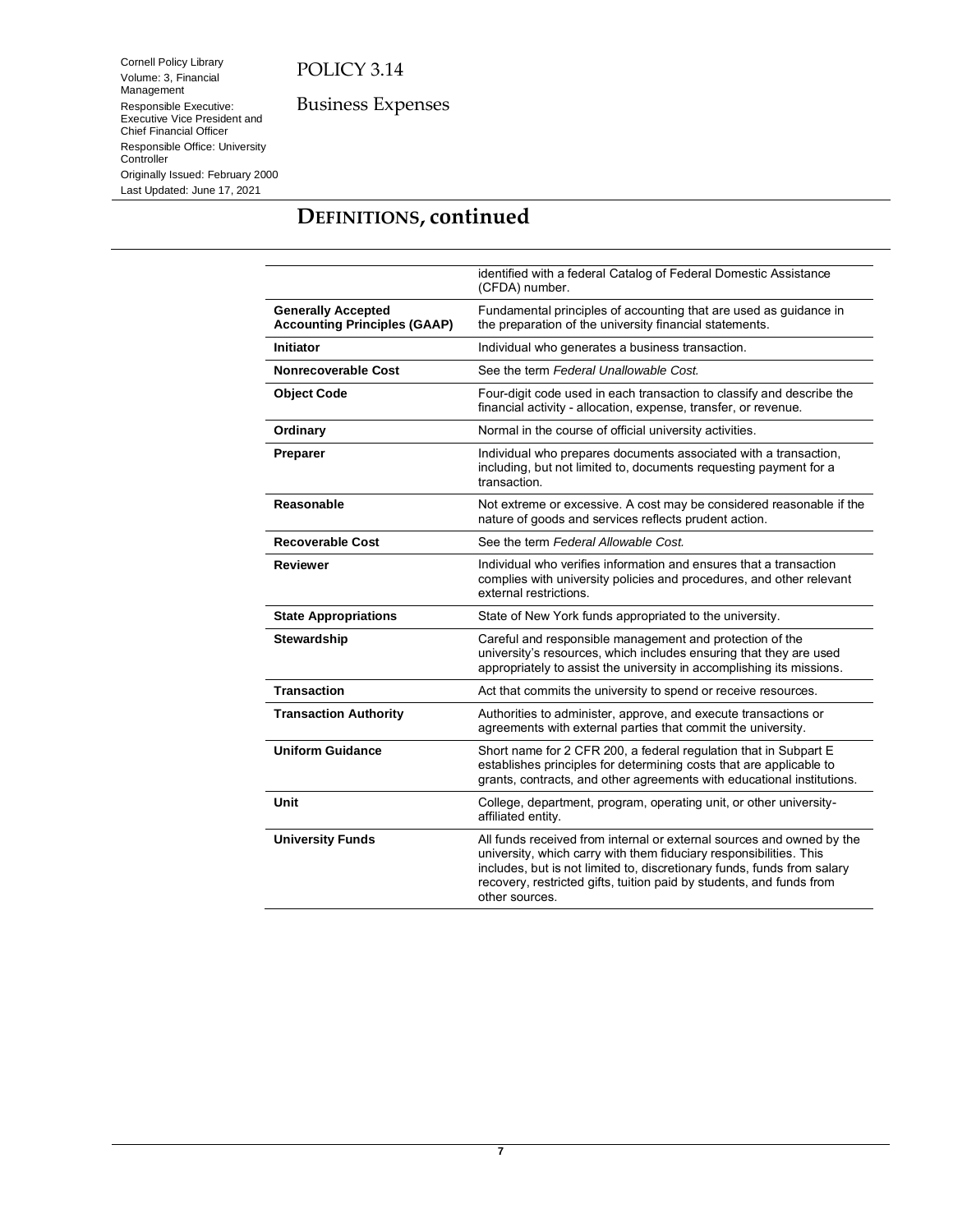Cornell Policy Library Volume: 3, Financial Management Responsible Executive: Executive Vice President and Chief Financial Officer Responsible Office: University **Controller** Originally Issued: February 2000 Last Updated: June 17, 2021

Business Expenses

# <span id="page-7-2"></span><span id="page-7-0"></span>**PRINCIPLES: OVERVIEW**

This policy is intended to provide general guidelines for identifying expenses that may be charged to various university accounts and to ensure compliance with granting agency regulations, as well as federal, state, and local regulations, while supporting the university's missions of education, research, and public service.

#### **Responsibility for Prudent Use of Funds**

Faculty, staff members, and students are responsible for expending all university funds in an appropriate, reasonable, ethical, and fiscally responsible manner consistent with the missions of the university and the conditions specified by external sources, when applicable (see the "Responsibility and Authorization to Expend Funds" section of this policy).

**Caution:** Colleges and individual units may also have applicable policies or procedures, which may be more restrictive but must not be less restrictive than this policy.

**Note:** Discretionary funds and funds from salary recovery are university funds, and are subject to the restrictions outlined in this document.

#### **Contacts for Different Expense Types**

Although the guidelines on allowability of costs and responsibilities within this policy apply to all university expenditures, specific policies and procedures govern different types of transactions listed below. The table below will guide you to the correct contact for the types of transactions listed.

For information on how to purchase goods and services and hire independent contractors, see [University Policy 3.25, Procurement of Goods and Services.](https://www.dfa.cornell.edu/policy/policies/procurement-goods-and-services) For information on IT and communications purchases, see the Buying Manual. For information on transaction authority for real estate, capital projects, and other large purchases, see [University Policy 4.2, Transaction Authority and Payment Approval.](https://www.dfa.cornell.edu/policy/policies/transaction-authority-and-payment-approval)

#### <span id="page-7-3"></span><span id="page-7-1"></span>**Who Is Covered by This Policy** This policy and these procedures apply to every individual who initiates, processes, reviews, approves, or records financial transactions on behalf of the university. These individuals are also responsible for complying with all other related university policies and procedures (see the "Related Resources" section of this policy).

**8**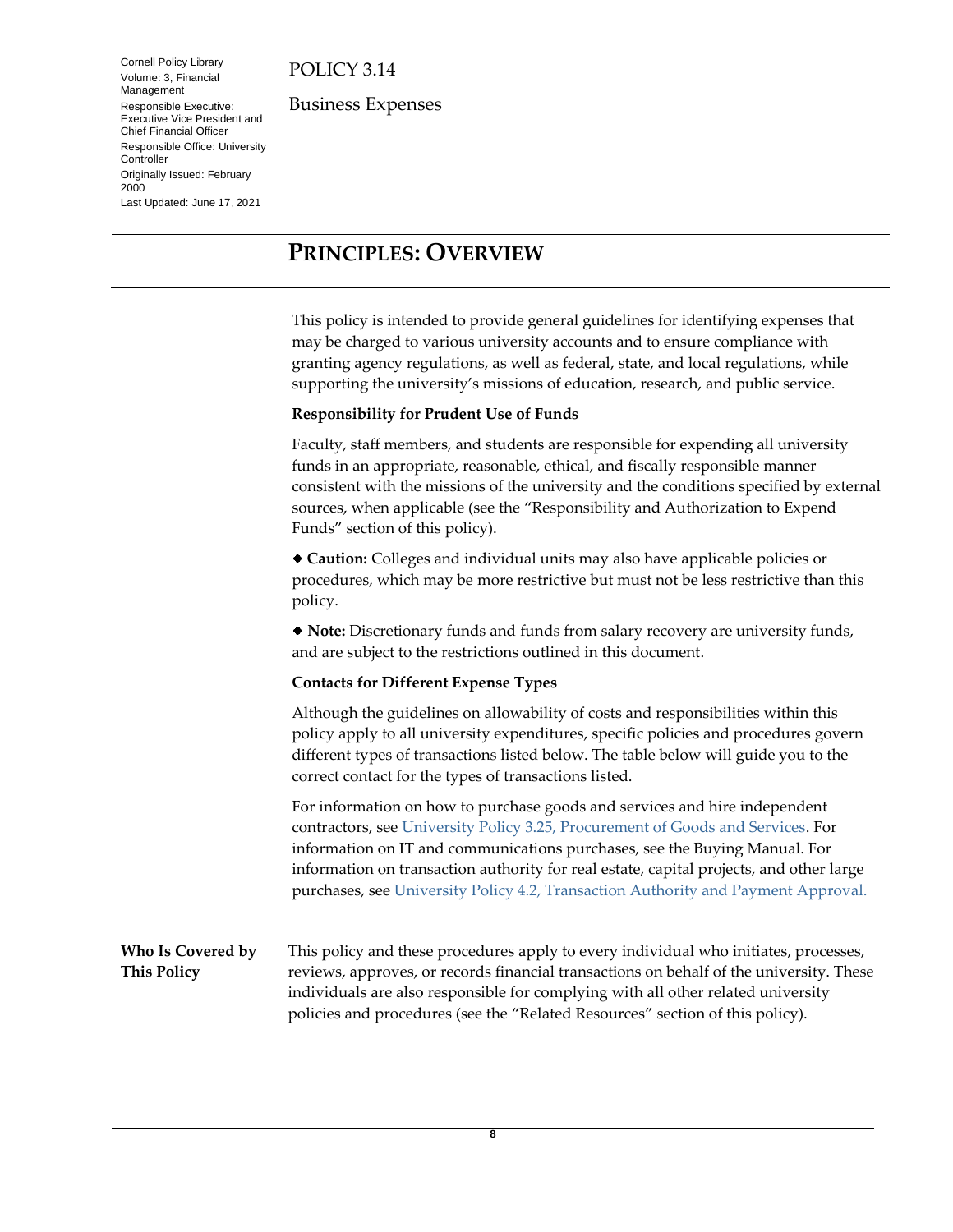Cornell Policy Library Volume: 3, Financial Management Responsible Executive: Executive Vice President and Chief Financial Officer Responsible Office: University **Controller** Originally Issued: February 2000 Last Updated: June 17, 2021

Business Expenses

# <span id="page-8-2"></span><span id="page-8-0"></span>**PRINCIPLES: CHARGEABLE BUSINESS EXPENSES**

#### <span id="page-8-3"></span><span id="page-8-1"></span>**Cornell Allowable Expenses** University funds may be used for ordinary and reasonable business-related expenses that support the education, research, and public service missions of the university. While such expenses are generally considered allowable by the university, certain funding sources may impose additional restrictions. For example, expenditures paid from federal and state funds or from restricted gifts are subject to added conditions. Furthermore, various university operating units may establish more restrictions on

the use of funds. Such additional restrictions must be recognized when expenditures are being planned. Every unit in the university, even units that do not have federal sources of funds, must be diligent in identifying federal unallowable costs. Every expense in *every account* at the university is included in the indirect cost pool, which is allocated partially to federal awards through the indirect cost rate, with the exception of accounts that are coded with federal unallowable function codes (see the "Federal

#### **Federal Allowable Costs**

Unallowable Costs" section of this policy).

Federal allowable costs are ordinary and reasonable business expenses that support the missions of the university and are reimbursable by the federal government based on rules defined in the Uniform Guidance (see the "Appendix" section of this policy), and by the university.

#### **Federal Unallowable Costs**

Expenses that are not reimbursable by the federal government, under regulations identified in the Uniform Guidance, are referred to as "federal unallowable costs" (see the "Appendix" section of this policy). Federal unallowable expenses must NOT be charged to accounts funded directly by or as a "flow-through" from a federal or state government, or to accounts that are used for cost sharing (for more information, see [University Policy 1.1, Cost Sharing](https://www.dfa.cornell.edu/policy/policies/cost-sharing-sponsored-agreements) for Sponsored Agreements).

A federal unallowable cost must be identified in one of two ways:

٠ Federal unallowable cost identified by account (when all expenses for a university function are unallowable regardless of object of expense, for example, public relations, fundraising, and alumni activities)

In these cases, specific account attributes are assigned when the account is initially established, using a federal unallowable function code.

*Example:* An account specifically established for fundraising expenses would be set up with an unallowable function code.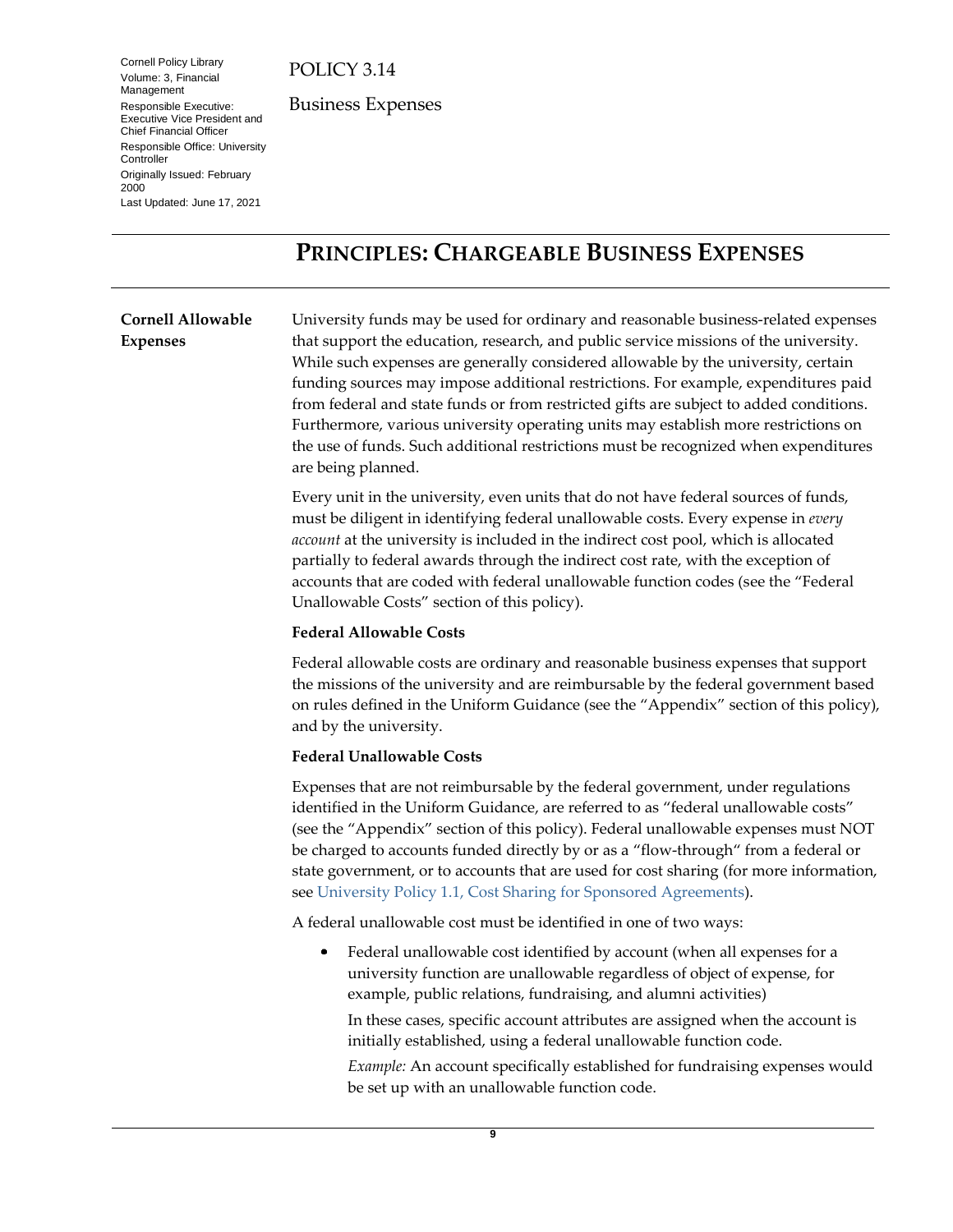Business Expenses

## **PRINCIPLES: CHARGEABLE BUSINESS EXPENSES, continued**

Federal unallowable cost identified by transaction (when a university  $\bullet$ function generally is allowable, but certain objects of expense are not allowable)

In this case, a specific transaction character is assigned when the transaction is recorded, using a federal unallowable object code.

*Example:* For a meal reimbursement that includes alcoholic beverages, the cost of these beverages would be coded with an unallowable object code.

**Note:** A federal unallowable cost may be reimbursable by the university.

<span id="page-9-1"></span><span id="page-9-0"></span>**Expenses Benefiting Faculty, Staff, or Students**

Cornell Policy Library Volume: 3, Financial Management Responsible Executive: Executive Vice President and Chief Financial Officer Responsible Office: University

Originally Issued: February 2000 Last Updated: June 17, 2021

**Controller** 

The federal unallowable expenses identified in the following list are allowable by the university. University funds may be used for these special purposes within the scope of responsible financial management and must be reviewed on a case-by-case basis. These expenses must not be charged to sponsored projects, federal appropriations, or state appropriations. The expenses must be identified using either a federal unallowable object code or a federal unallowable account. Additionally, the expenses must have the approval of the dean, director, department chair, or direct designee, in the form of an email, a letter, or a signature on the proper payment form (see the "Tax Issues" section of this policy).

- 1. A gift in recognition of a university faculty or staff member, or student leaving the unit is allowable. A suggested guideline is \$10 for every year of service.
- 2. Flowers or equivalent donations are allowable when:
	- a. A faculty member, staff member, or student is hospitalized due to serious illness or injury.
	- b. A faculty or staff member retires.
	- c. A faculty member, staff member, or student, or a member of their immediate family, dies (for the definition of "family," see [University](https://www.dfa.cornell.edu/policy/policies/time-away-work)  [Policy 6.9, Time Away from](https://www.dfa.cornell.edu/policy/policies/time-away-work) Work).
- 3. Expenses associated with office functions (for example, receptions, open houses) complementary to the unit's missions and goals or that foster a sense of community among faculty, staff, or students are allowable. Documentation must include an explanation of the business purpose.
- 4. Meals, gifts, prizes, or other awards to recognize length of service or other work achievements are allowable.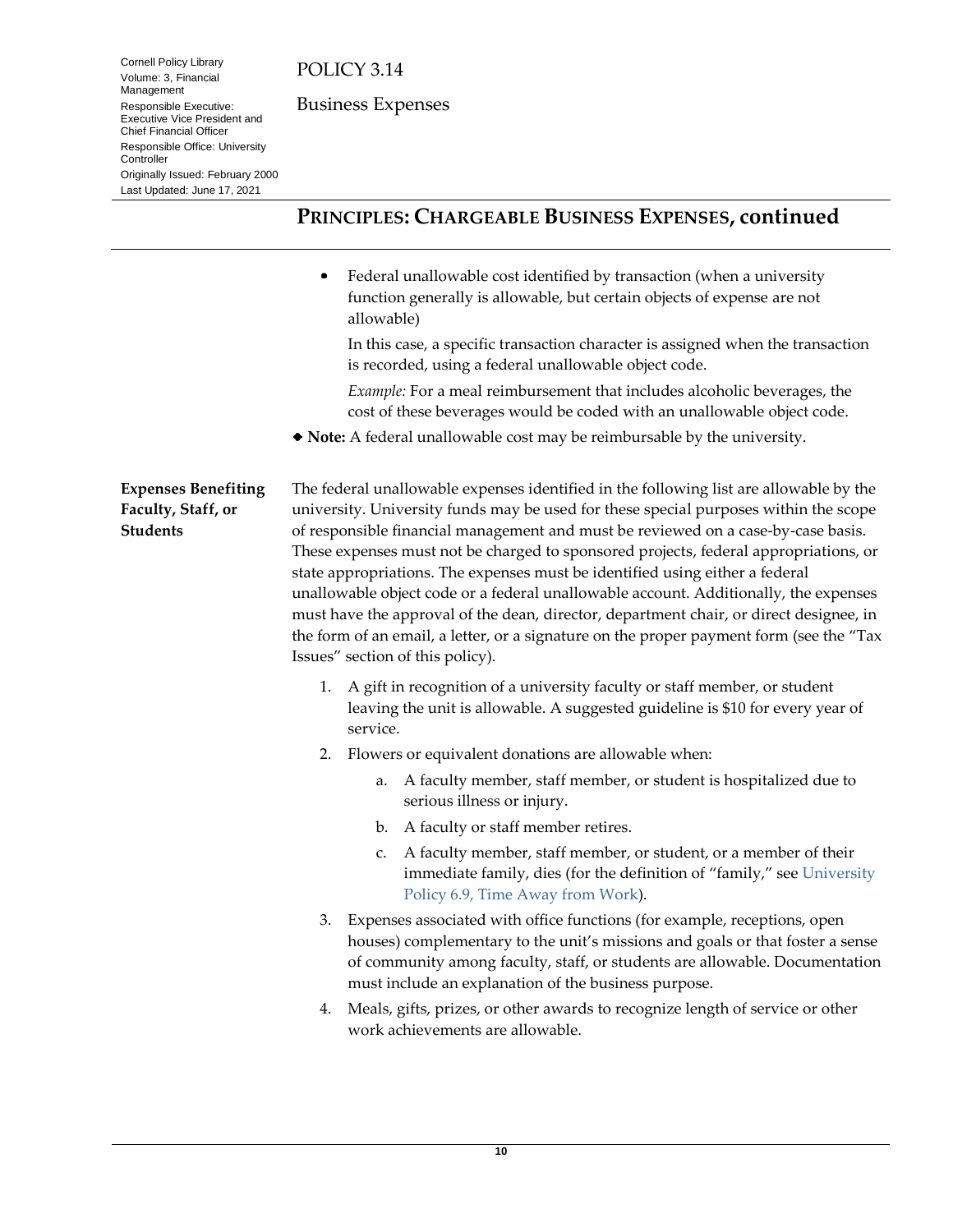Cornell Policy Library Volume: 3, Financial Management Responsible Executive: Executive Vice President and Chief Financial Officer Responsible Office: University **Controller** Originally Issued: February 2000 Last Updated: June 17, 2021

Business Expenses

# **PRINCIPLES: CHARGEABLE BUSINESS EXPENSES, continued**

<span id="page-10-1"></span><span id="page-10-0"></span>

| <b>Cornell Unallowable</b><br><b>Expenses</b> |    | An expenditure with any of the following characteristics does not reflect the proper<br>stewardship of university funds and is considered by the university to be<br>"unallowable" regardless of the source of funds:                                                                                                            |  |  |
|-----------------------------------------------|----|----------------------------------------------------------------------------------------------------------------------------------------------------------------------------------------------------------------------------------------------------------------------------------------------------------------------------------|--|--|
|                                               | 1. | It does not support the university's missions of education, research, and<br>public service.                                                                                                                                                                                                                                     |  |  |
|                                               | 2. | It is extreme, excessive, or illegal, or is not a normal and ordinary cost<br>incurred in the conduct of official university activities.                                                                                                                                                                                         |  |  |
|                                               | 3. | It represents recognition, not associated with job performance or professional<br>recognition, service, or morale, for a faculty member, staff member, or<br>student. For example, costs to recognize birthdays, childbirth or adoption,<br>weddings, anniversaries or Office Professional's/Secretary's Day are<br>unallowable. |  |  |
|                                               |    | • Note: This policy does not preclude faculty, staff, or students from giving<br>personal gifts to their colleagues when university funds are not used for this<br>purpose.                                                                                                                                                      |  |  |
|                                               | 4. | It represents a personal expense that is neither business-related nor required<br>in carrying out an individual's job responsibilities. The following are<br>examples of personal expenses:                                                                                                                                      |  |  |
|                                               |    | Parking permits, fines (parking, traffic, library, etc.), penalties, or<br>a.<br>interest charges on personal or corporate credit cards                                                                                                                                                                                          |  |  |
|                                               |    | Amusement, entertainment, or social activities that are not directly<br>b.<br>connected to university functions and purposes                                                                                                                                                                                                     |  |  |
|                                               |    | Memberships and other purchases that lend themselves to personal<br>c.<br>use, such as the Cornell Club, roadside assistance memberships,<br>airline clubs, membership warehouse clubs, newspaper home<br>delivery, and prepaid telephone calling cards.                                                                         |  |  |
|                                               |    | These types of expenses are generally not incurred to benefit Cornell and are<br>therefore unallowable.                                                                                                                                                                                                                          |  |  |
|                                               |    | • Note: A department's purchase of a prepaid calling card under the<br>"Exceptional Situations" section of University Policy 3.19, Telephone Usage,<br>is not personal, and therefore is allowable as a Cornell business expense,<br>although it must be coded federal unallowable.                                              |  |  |
|                                               | 5. | The expenditure was (or will be) reimbursed from another source.                                                                                                                                                                                                                                                                 |  |  |
|                                               | 6. | The expenditure is for <i>individual</i> association membership fees, dues, or<br>licenses that are not directly related to the individual's position or academic<br>discipline.                                                                                                                                                 |  |  |
|                                               |    | • Note: Every effort must be made to ensure that <i>institutional</i> memberships,<br>which are allowable, are associated with university positions or operating                                                                                                                                                                 |  |  |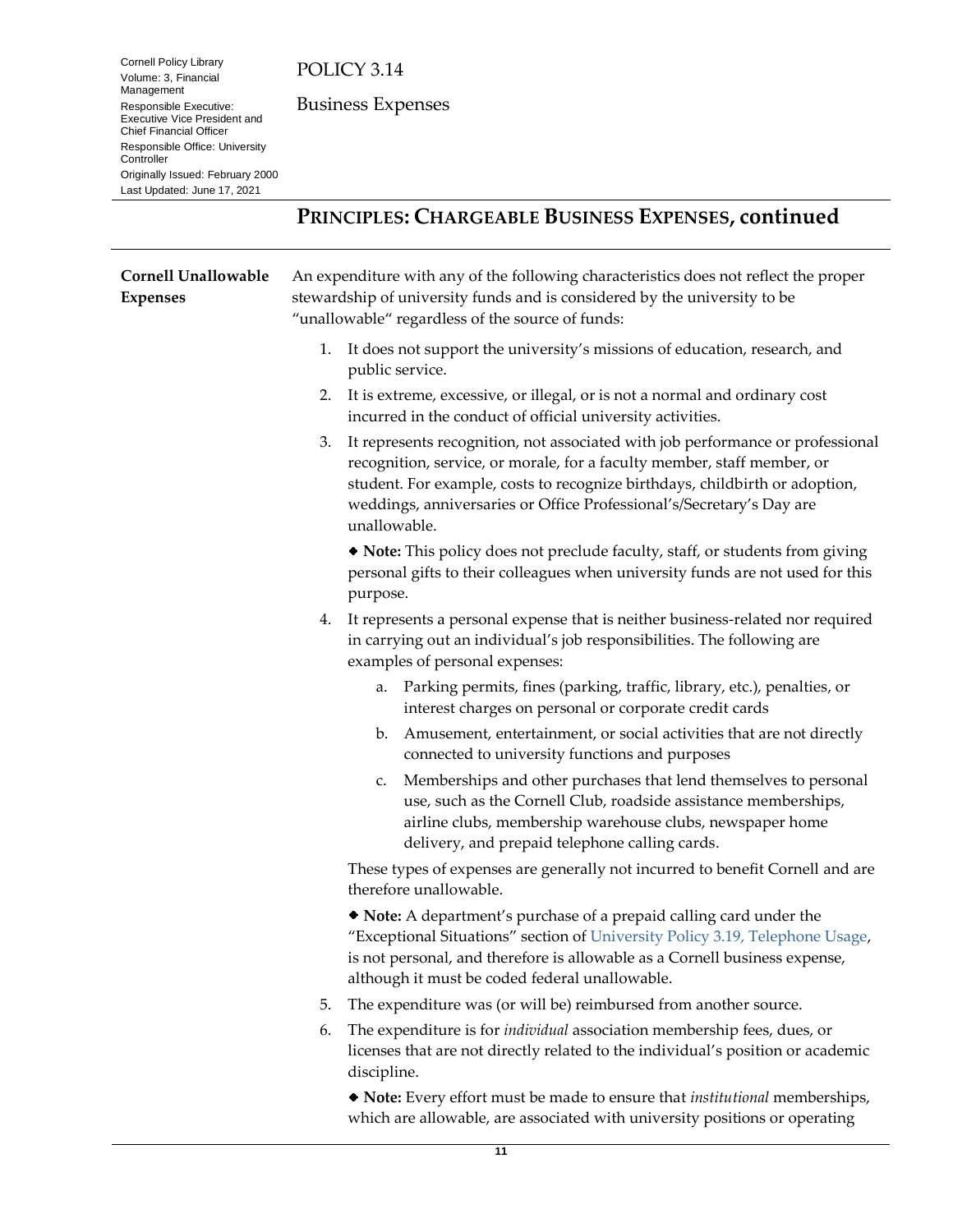Cornell Policy Library Volume: 3, Financial Management Responsible Executive: Executive Vice President and Chief Financial Officer Responsible Office: University

Originally Issued: February 2000 Last Updated: June 17, 2021

Controller

Business Expenses

# **PRINCIPLES: CHARGEABLE BUSINESS EXPENSES, continued**

units rather than with individuals. Payment for allowable institutional memberships should be made by the university directly to the association.

7. It represents home office costs that are not part of an official "flexplace" arrangement as defined in [University Policy 6.6.13, Flexibility in the](https://www.dfa.cornell.edu/policy/policies/flexibility-workplace)  [Workplace.](https://www.dfa.cornell.edu/policy/policies/flexibility-workplace) For example, communication costs (such as for dedicated telephone lines or internet service providers) or home computers not associated with a flexplace arrangement are generally not allowable.

**Note:** Home office costs not associated with a flexplace arrangement may be considered allowable if necessary to meet the official job duties. In such cases, prior written approval must be obtained from the dean, director, or department chair, or direct designee.

8. It benefits a select few on a frequent, recurring, and ongoing basis without documentation of a compelling reason that the event and expense are essential for accomplishing the business purpose.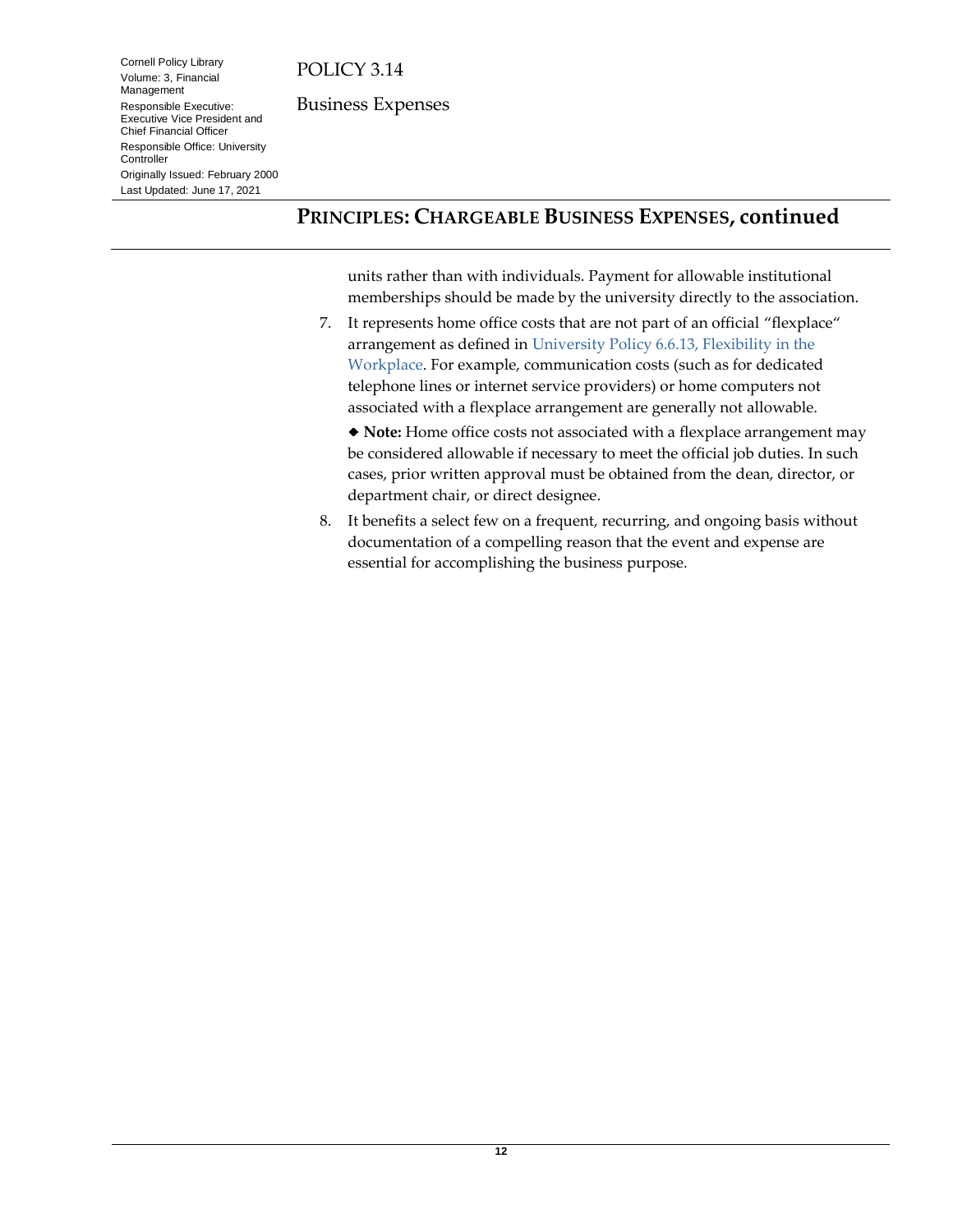Cornell Policy Library Volume: 3, Financial Management Responsible Executive: Executive Vice President and Chief Financial Officer Responsible Office: University **Controller** Originally Issued: February 2000 Last Updated: June 17, 2021

Business Expenses

# <span id="page-12-4"></span><span id="page-12-3"></span><span id="page-12-0"></span>**PRINCIPLES: STATE APPROPRIATIONS**

<span id="page-12-5"></span><span id="page-12-2"></span><span id="page-12-1"></span>

| <b>General Comments</b>                                                         |             | New York State provides appropriations to support the operations of the contract<br>colleges at Cornell: College of Agriculture and Life Sciences, College of Human<br>Ecology, School of Industrial and Labor Relations, and College of Veterinary<br>Medicine, as well as the Agricultural Experiment Station. The acquisition and<br>expenditure of these appropriations are coordinated on behalf of the contract colleges<br>by Contract College Finance and Business Services. |  |  |  |  |
|---------------------------------------------------------------------------------|-------------|--------------------------------------------------------------------------------------------------------------------------------------------------------------------------------------------------------------------------------------------------------------------------------------------------------------------------------------------------------------------------------------------------------------------------------------------------------------------------------------|--|--|--|--|
|                                                                                 |             | Expenditures are processed through the State University of New York (SUNY) and<br>state financial systems, and are subject to the accounting policies and procedures of<br>SUNY, the Office of the State Comptroller, and the State Division of the Budget.<br>These policies and procedures are, in turn, subject to the applicable, controlling<br>provisions of state law (primarily the Finance and Education laws).                                                             |  |  |  |  |
| <b>State Appropriations:</b><br>Allowable and<br>Unallowable<br><b>Expenses</b> |             | Expenditures on state appropriated funds must follow Cornell policies and the<br>general rules and regulations contained herein (see the "Allowable Business<br>Expenses" section of this document). Below are additional restrictions on the use of<br>these funds:                                                                                                                                                                                                                 |  |  |  |  |
|                                                                                 | Allowable   |                                                                                                                                                                                                                                                                                                                                                                                                                                                                                      |  |  |  |  |
|                                                                                 |             | Honoraria may be paid using state funds, but must follow specific SUNY regulations.<br>For additional information or a complete copy of the pertinent documentation,<br>contact Contract College Finance and Business Services and consult University Policy<br>3.25, Procurement of Goods and Services.                                                                                                                                                                             |  |  |  |  |
|                                                                                 | Unallowable |                                                                                                                                                                                                                                                                                                                                                                                                                                                                                      |  |  |  |  |
|                                                                                 | 1.          | Federal unallowable costs (see the "Cornell Allowable Expenses" segment<br>and the "Appendix" section of this document)                                                                                                                                                                                                                                                                                                                                                              |  |  |  |  |
|                                                                                 | 2.          | Personalized items, such as letterhead, business cards, and gifts                                                                                                                                                                                                                                                                                                                                                                                                                    |  |  |  |  |
|                                                                                 | 3.          | Moving costs                                                                                                                                                                                                                                                                                                                                                                                                                                                                         |  |  |  |  |
|                                                                                 | 4.          | <b>Equipment</b> leases                                                                                                                                                                                                                                                                                                                                                                                                                                                              |  |  |  |  |
|                                                                                 | 5.          | Late payment fees, unless the vendor is a non-interest eligible vendor                                                                                                                                                                                                                                                                                                                                                                                                               |  |  |  |  |
|                                                                                 | 6.          | Federal or state tax, not including other taxes or surcharges on a vendor's<br>invoice, such as those typically found on various telephone bills                                                                                                                                                                                                                                                                                                                                     |  |  |  |  |
|                                                                                 | 7.          | Prepaid expenses with a length of service greater than one year                                                                                                                                                                                                                                                                                                                                                                                                                      |  |  |  |  |
|                                                                                 |             | For questions regarding expenditures using state appropriations, contact Contract<br>College Finance and Business Services.                                                                                                                                                                                                                                                                                                                                                          |  |  |  |  |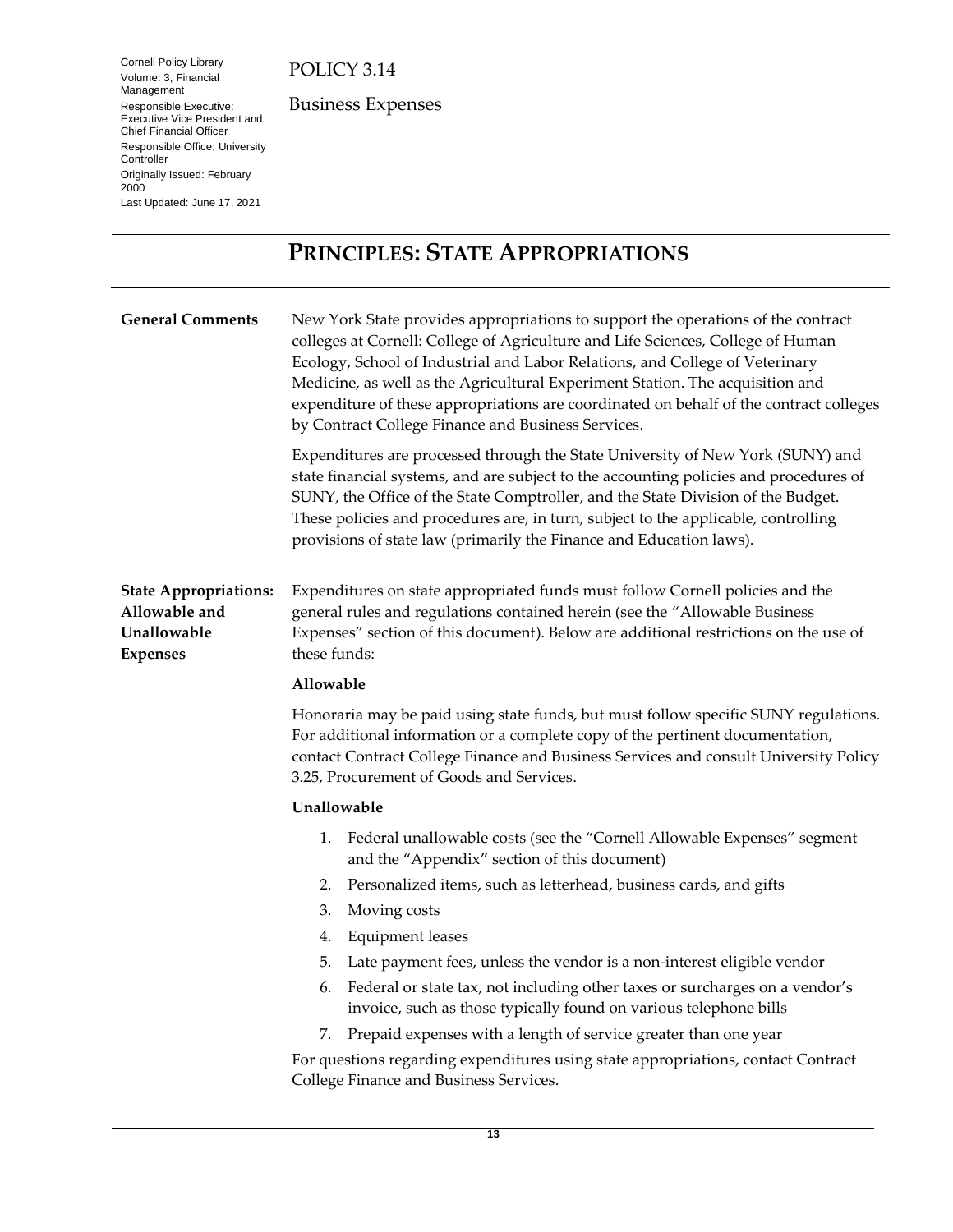Cornell Policy Library Volume: 3, Financial Management Responsible Executive: Executive Vice President and Chief Financial Officer Responsible Office: University **Controller** Originally Issued: February 2000 Last Updated: June 17, 2021

Business Expenses

# <span id="page-13-4"></span><span id="page-13-3"></span><span id="page-13-0"></span>**PRINCIPLES: RESPONSIBILITY AND AUTHORIZATION**

<span id="page-13-5"></span><span id="page-13-2"></span><span id="page-13-1"></span>

| <b>General Comments</b> | Certain individuals bear responsibility for different aspects of the process of<br>transacting and classifying university expenditures. It is the responsibility of faculty,<br>staff, and students to expend funds in a manner consistent with the missions of the<br>university and the conditions specified by external sources, when applicable. |    |                                                                                                                                                            |  |
|-------------------------|------------------------------------------------------------------------------------------------------------------------------------------------------------------------------------------------------------------------------------------------------------------------------------------------------------------------------------------------------|----|------------------------------------------------------------------------------------------------------------------------------------------------------------|--|
|                         | If, during the course of a transaction, any individual has reason to believe that the<br>transaction is not in compliance with this policy, it is that person's responsibility to<br>seek direction from the unit head, or refer to University Policy 3.6, Financial<br>Irregularities, or University Policy 4.6, Standards of Ethical Conduct.      |    |                                                                                                                                                            |  |
|                         | • Note: The initiator and the approver of a transaction must be different individuals<br>to ensure separation of duties.<br>• Note: In all cases, Division of Financial Affairs staff have the authority to audit and<br>confirm the allowability of business expenses.                                                                              |    |                                                                                                                                                            |  |
|                         |                                                                                                                                                                                                                                                                                                                                                      |    |                                                                                                                                                            |  |
|                         | Following is a listing of individuals with a general description of their responsibilities<br>associated with incurring business expenses.                                                                                                                                                                                                           |    |                                                                                                                                                            |  |
| Initiator               | Before initiating a transaction on behalf of the university, the individual (the initiator)<br>is responsible for assessing whether the proposed business expense is in support of<br>the university's missions. This individual is also responsible for ensuring:                                                                                   |    |                                                                                                                                                            |  |
|                         | 1.                                                                                                                                                                                                                                                                                                                                                   |    | Appropriate approval has been acquired, or the individual has the<br>appropriate authority, to initiate the expenditure.                                   |  |
|                         | 2.                                                                                                                                                                                                                                                                                                                                                   |    | The expenditure is a Cornell allowable business expense.                                                                                                   |  |
|                         | 3.                                                                                                                                                                                                                                                                                                                                                   |    | The expenditure is                                                                                                                                         |  |
|                         |                                                                                                                                                                                                                                                                                                                                                      | a. | In furtherance of the university missions,                                                                                                                 |  |
|                         |                                                                                                                                                                                                                                                                                                                                                      | b. | Ordinary and reasonable,                                                                                                                                   |  |
|                         |                                                                                                                                                                                                                                                                                                                                                      | c. | Within planned budgetary constraints,                                                                                                                      |  |
|                         |                                                                                                                                                                                                                                                                                                                                                      | d. | In compliance with any funding designations and/or guidelines,                                                                                             |  |
|                         |                                                                                                                                                                                                                                                                                                                                                      | e. | In compliance with appropriate university policies and procedures<br>(see the "Related Resources" section of this policy), and                             |  |
|                         |                                                                                                                                                                                                                                                                                                                                                      | f. | In compliance with operating unit guidelines.                                                                                                              |  |
|                         | 4.                                                                                                                                                                                                                                                                                                                                                   |    | Appropriate documentation has been obtained, that is, original receipt, item<br>number, written quote, etc. (see the "Procedures" section of this policy). |  |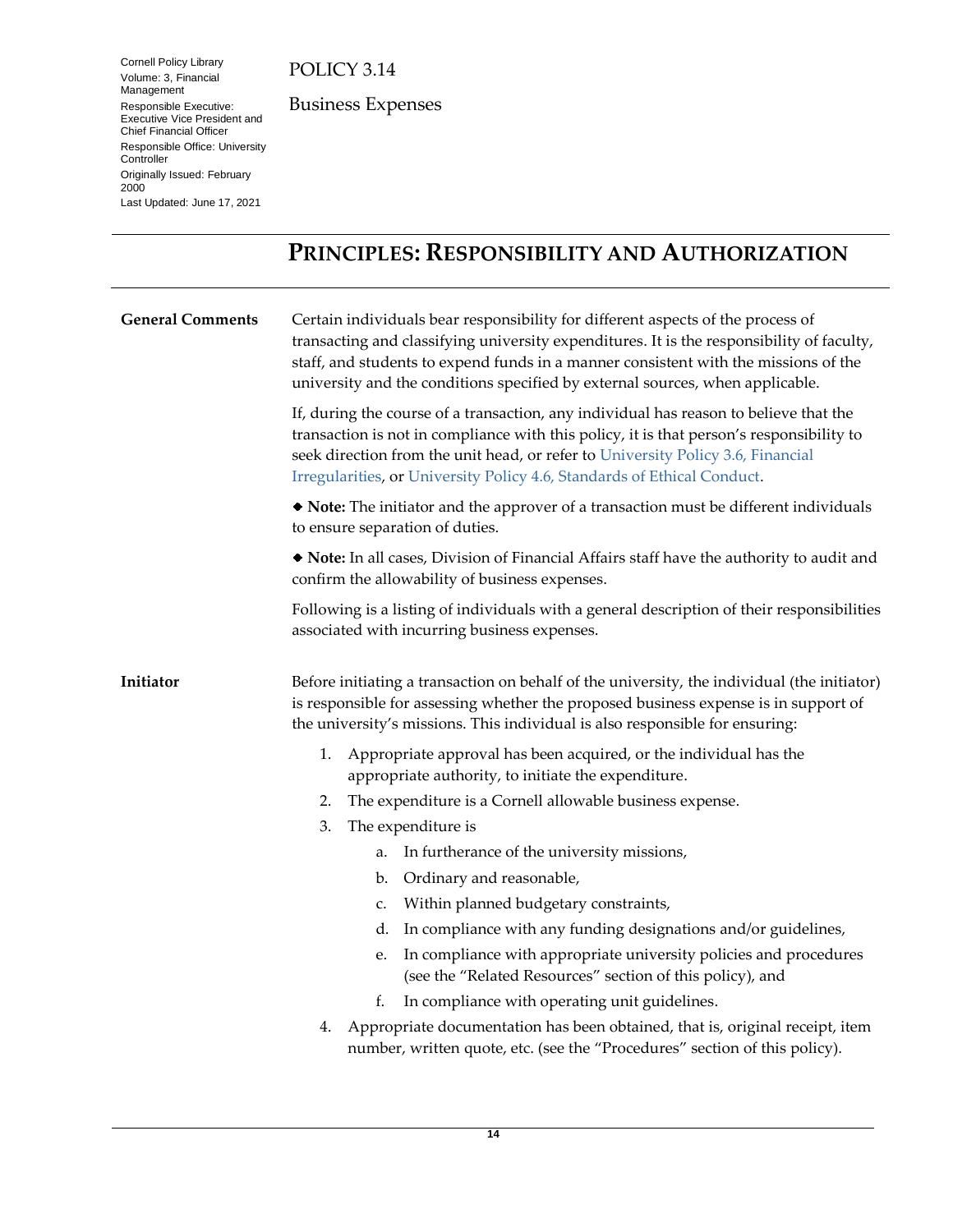Cornell Policy Library Volume: 3, Financial Management Responsible Executive: Executive Vice President and Chief Financial Officer Responsible Office: University **Controller** Originally Issued: February 2000 Last Updated: June 17, 2021

Business Expenses

# **PRINCIPLES: RESPONSIBILITY AND AUTHORIZATION, continued**

<span id="page-14-5"></span><span id="page-14-4"></span><span id="page-14-3"></span><span id="page-14-2"></span><span id="page-14-1"></span><span id="page-14-0"></span>

| Preparer of<br>Document    | The preparer of document may or may not be the same as the initiator. This<br>individual has the responsibility to:<br>Process the expenditure in compliance with appropriate university policies<br>٠<br>and procedures, and operating unit guidelines,<br>Record expenditures consistently and in accordance with prescribed<br>٠<br>practices, and<br>Ensure that federal unallowable costs are coded to the proper university<br>٠<br>account with the proper object code.<br>• Note: In some cases, when the appropriate authority has been granted by the unit,<br>the preparer may also have the responsibility to act as the reviewer. |  |  |  |  |
|----------------------------|------------------------------------------------------------------------------------------------------------------------------------------------------------------------------------------------------------------------------------------------------------------------------------------------------------------------------------------------------------------------------------------------------------------------------------------------------------------------------------------------------------------------------------------------------------------------------------------------------------------------------------------------|--|--|--|--|
| <b>Reviewer</b> (Optional) | In some units, a reviewer is responsible for reviewing transactions. In these units, this<br>individual has the same responsibilities as the initiator and the preparer.                                                                                                                                                                                                                                                                                                                                                                                                                                                                       |  |  |  |  |
| Approver                   | The approver is responsible for ensuring:                                                                                                                                                                                                                                                                                                                                                                                                                                                                                                                                                                                                      |  |  |  |  |
|                            | All processing and review steps, as stated above, have been followed.<br>٠                                                                                                                                                                                                                                                                                                                                                                                                                                                                                                                                                                     |  |  |  |  |
|                            | Tax issues have been properly addressed (see the "Tax Issues" section of this<br>٠<br>policy).                                                                                                                                                                                                                                                                                                                                                                                                                                                                                                                                                 |  |  |  |  |
|                            | There is no apparent conflict of interest on the part of the approver or other<br>individuals involved in the transaction. Where a real or apparent conflict of<br>interest does exist, additional approval is required (see University Policy<br>4.14, Conflicts of Interest and Commitment).                                                                                                                                                                                                                                                                                                                                                 |  |  |  |  |
|                            | The transaction complies with applicable policies and procedures.<br>٠                                                                                                                                                                                                                                                                                                                                                                                                                                                                                                                                                                         |  |  |  |  |
|                            | Note: Business expenses must not be approved by the individual solely benefiting<br>from the business expense, or by this individual's subordinate.                                                                                                                                                                                                                                                                                                                                                                                                                                                                                            |  |  |  |  |
|                            | The approver of a transaction must have:                                                                                                                                                                                                                                                                                                                                                                                                                                                                                                                                                                                                       |  |  |  |  |
|                            | For transactions with external vendors, transaction authority in accordance<br>٠<br>with University Policy 4.2, Transaction Authority and Payment Approval.                                                                                                                                                                                                                                                                                                                                                                                                                                                                                    |  |  |  |  |
|                            | • Note: University transaction authority thresholds, as designated in this<br>policy, may be further restricted by operating unit guidelines.                                                                                                                                                                                                                                                                                                                                                                                                                                                                                                  |  |  |  |  |
|                            | For transactions within the university, unit authorization (see "General<br>٠<br>Comments" within the "Procedures" section of this policy).                                                                                                                                                                                                                                                                                                                                                                                                                                                                                                    |  |  |  |  |
|                            | • Note: Approval, which can be a signature or a secured online entry,<br>validates that the expenditure furthers the university missions, and<br>authorizes disbursement of payment(s).                                                                                                                                                                                                                                                                                                                                                                                                                                                        |  |  |  |  |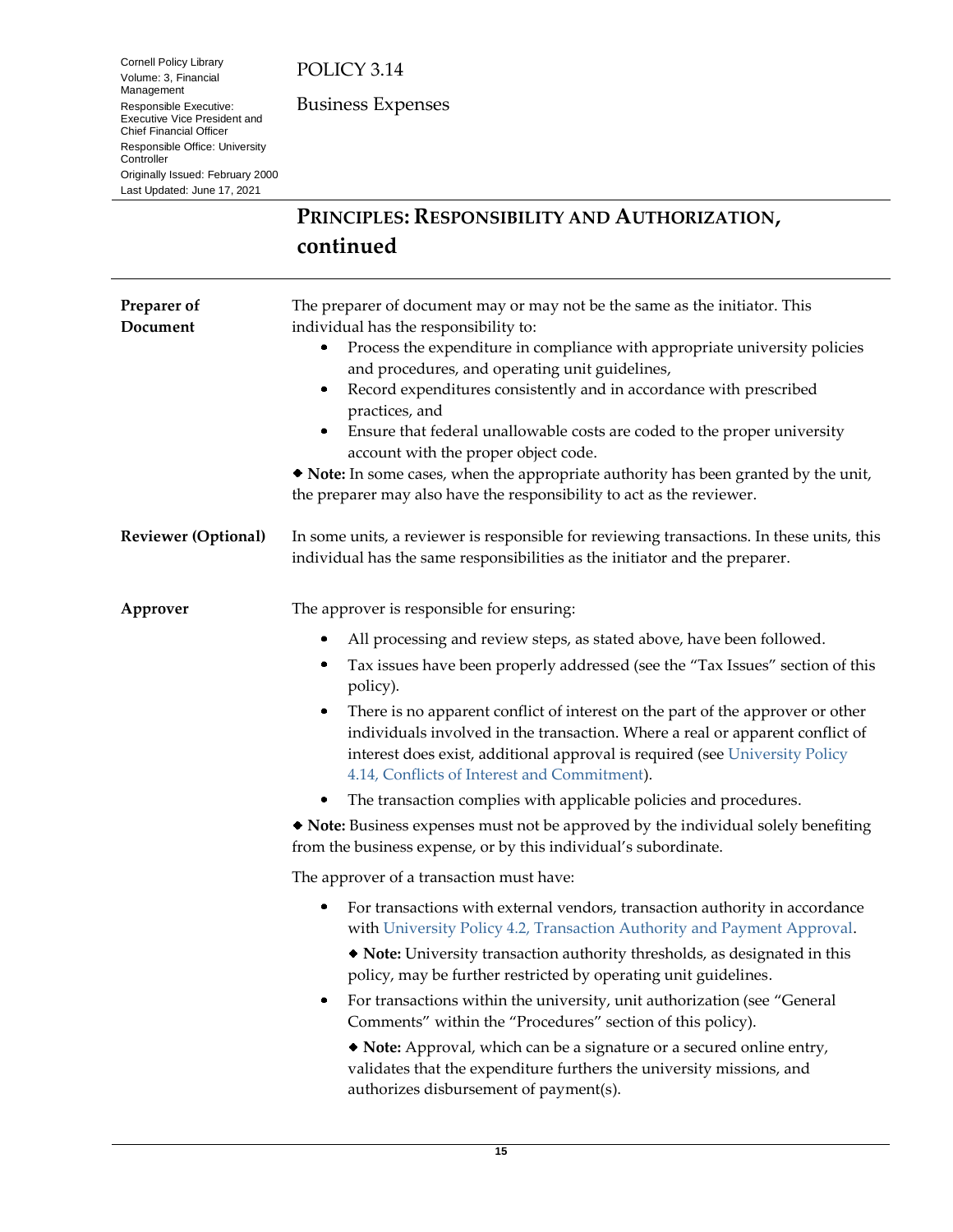Volume: 3, Financial Management Responsible Executive: Executive Vice President and Chief Financial Officer Responsible Office: University **Controller** Originally Issued: February 2000 Last Updated: June 17, 2021

Cornell Policy Library

Business Expenses

# <span id="page-15-5"></span><span id="page-15-4"></span><span id="page-15-0"></span>**PROCEDURES**

<span id="page-15-6"></span><span id="page-15-2"></span><span id="page-15-1"></span>

| <b>General Comments</b>                             | Operating units must identify who is authorized within each unit to initiate expenses<br>on appropriate unit accounts. Units are also expected to identify any processes,<br>forms, or approvals required by the unit that are in addition to, or more restrictive<br>than, requirements defined by this or other university policies, and communicate this<br>information to all relevant individuals within the unit. Operating units must have a<br>written transaction authority plan in accordance with University Policy 4.2,<br>Transaction Authority and Payment Approval (for external transactions). |
|-----------------------------------------------------|----------------------------------------------------------------------------------------------------------------------------------------------------------------------------------------------------------------------------------------------------------------------------------------------------------------------------------------------------------------------------------------------------------------------------------------------------------------------------------------------------------------------------------------------------------------------------------------------------------------|
| Reimbursements<br>and Payments to<br><b>Vendors</b> | Whenever feasible, a business expense (except for a travel reimbursement) should be<br>paid by the university directly to the vendor. Requests for payments to vendors for<br>university business expenses must be submitted to the Division of Financial Affairs in<br>time to meet the payment terms of vendor invoices (for more information, see the<br>Cornell University Buying Manual).                                                                                                                                                                                                                 |
|                                                     | • Note: For the purposes of tax reporting, a notation of citizenship and permanent<br>address (not department address) of the payee must be included on all vouchers. For<br>all U.S. vendors and most foreign vendors, a federal tax identification number must<br>also be supplied.                                                                                                                                                                                                                                                                                                                          |
|                                                     | When direct payment of a business expense to a vendor is not feasible, and<br>reimbursement to an individual is necessary, the reimbursement request should be<br>submitted within 30 days from the time it was incurred, including an explanation of<br>why direct payment was not feasible.                                                                                                                                                                                                                                                                                                                  |
|                                                     | • Note: A request for expense reimbursement (including travel and extended work<br>assignments away from the university) in excess of 6 months requires approval from<br>the dean, dean, vice president, or vice provost (see University Policy 3.2, Travel<br>Expenses).                                                                                                                                                                                                                                                                                                                                      |
| Expenditure                                         | <b>Goods and Services</b>                                                                                                                                                                                                                                                                                                                                                                                                                                                                                                                                                                                      |
| Documentation                                       | Documentation for the purchase of goods and services should provide support for the<br>business purpose of the expenditure and include an explanation of the business<br>purpose. Appropriate documentation includes original receipt or original invoice<br>containing the date of purchase, vendor name and address, description of goods and<br>services, quantity, unit price, any other required approval documents, and grand total<br>of expenditures.                                                                                                                                                  |

<span id="page-15-7"></span><span id="page-15-3"></span>**16**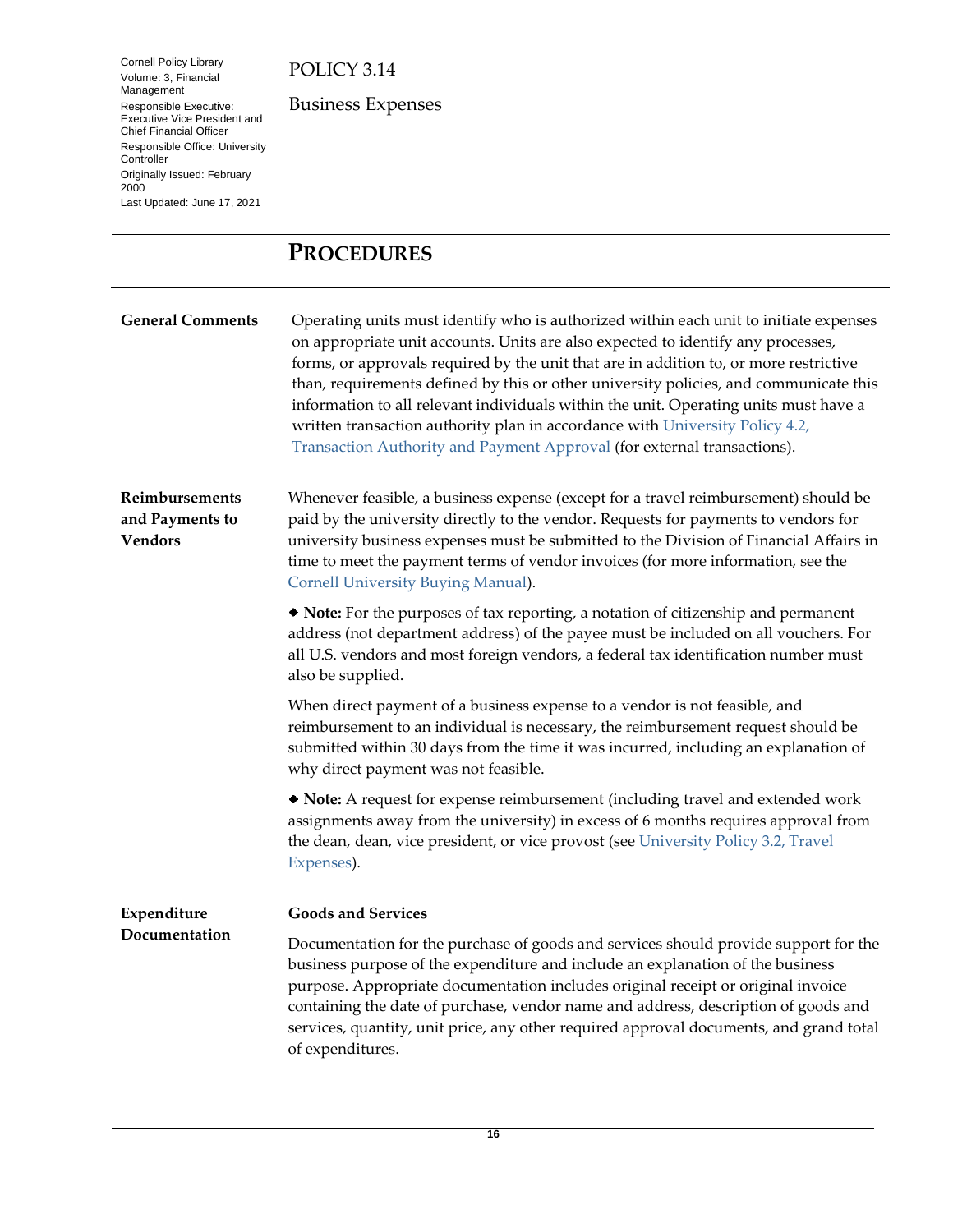Business Expenses

Cornell Policy Library Volume: 3, Financial Management Responsible Executive: Executive Vice President and Chief Financial Officer Responsible Office: University **Controller** Originally Issued: February 2000 Last Updated: June 17, 2021

## **PROCEDURES, continued**

Proper supporting documentation for reimbursement of purchases of goods and services made online includes a confirmation email or web acknowledgement and a packing slip or some other documentary evidence that an actual purchase was made.

#### **Travel**

Refer to [University Policy 3.2, Travel Expenses.](https://www.dfa.cornell.edu/policy/policies/travel-expenses)

#### **Business Meals**

Following are two options for how expenses for business meals (other than individual meal reimbursement related to travel) are normally incurred. In both, an explanation identifying the business purpose of the meal and name(s) of individual attendees or a university-identified group/committee is needed. A "Meals for Business Purposes" form is available for documenting this information (see the "Related Resources" section of this policy).

**Option 1**

Whenever possible, a detailed meal receipt with an itemized list of food and beverages should be obtained, regardless of the dollar amount of the meal. If the cost of the meal is over \$75, a detailed meal receipt is required. All meal receipts submitted for reimbursement require the restaurant's name and address, the amount of the meal charge, the date of the meal, the names of individuals served, identification of any alcoholic beverages, and the agenda and purpose of meeting.

**Note:** Any alcoholic beverages must be coded with the proper federal unallowable account number or by a federal unallowable object code.

**Caution:** Summary credit card receipts or tear tabs are not sufficient without supporting documentation for purchases over \$75.

**Option 2**

Meals provided (on or off campus) by a caterer for a business event require an itemized invoice including caterer's name and address, date of service, location of event, and list of food and beverages served. The caterer must also be approved as a university vendor for insurance purposes and Internal Revenue Service reporting (see [University Policy 3.25, Procurement of Goods](https://www.dfa.cornell.edu/policy/policies/procurement-goods-and-services)  [and Services\)](https://www.dfa.cornell.edu/policy/policies/procurement-goods-and-services).

**Note:** Any alcoholic beverages must be coded with the proper federal unallowable account number or by a federal unallowable object code.

<span id="page-16-1"></span><span id="page-16-0"></span>**Recording Business Expenses** Unit administrators, preparers, and/or approvers are required to ensure that expenses are properly coded with the appropriate accounting information.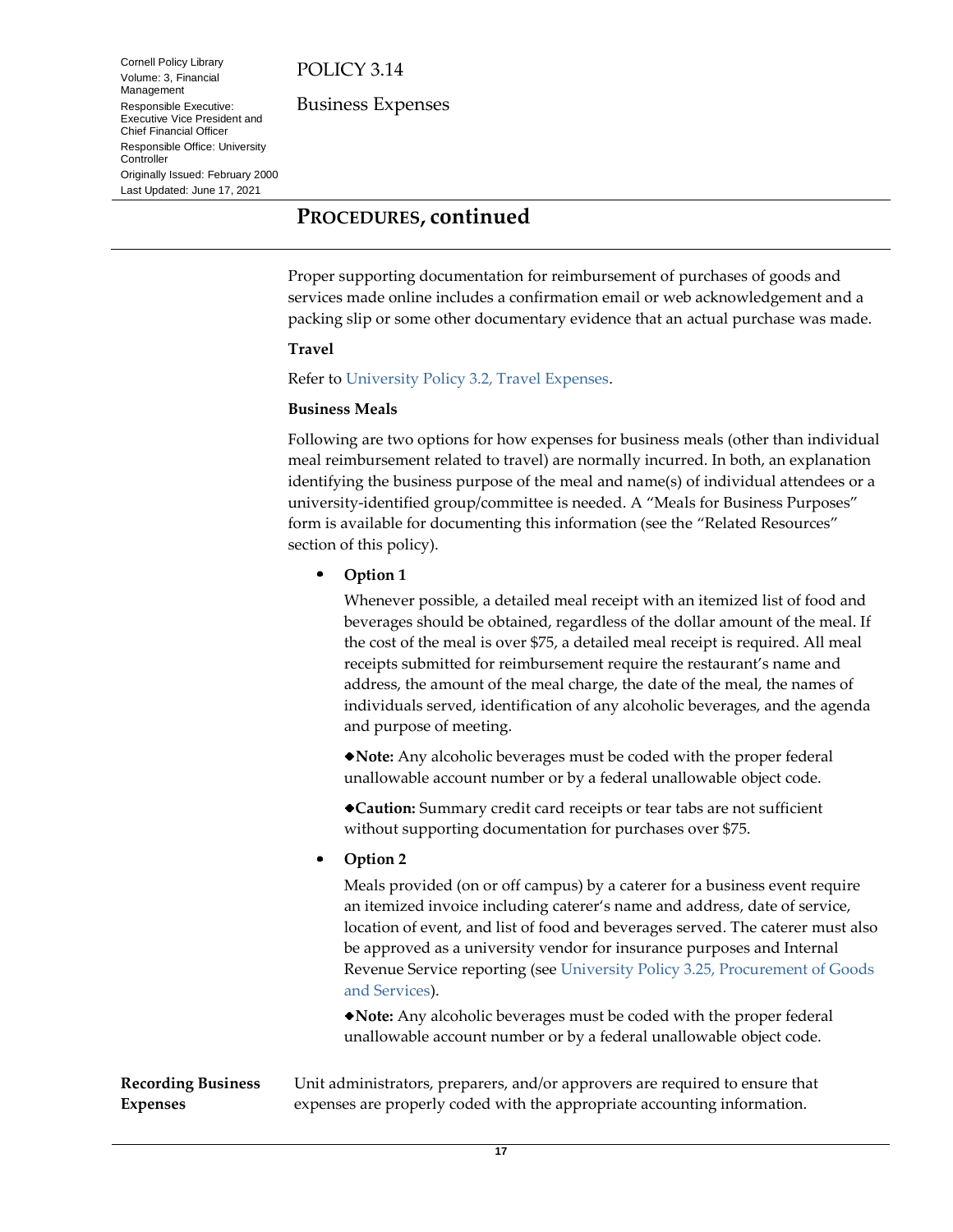Cornell Policy Library Volume: 3, Financial Management Responsible Executive: Executive Vice President and Chief Financial Officer Responsible Office: University

Originally Issued: February 2000 Last Updated: June 17, 2021

**Controller** 

Business Expenses

**PROCEDURES, continued**

<span id="page-17-3"></span><span id="page-17-2"></span><span id="page-17-1"></span><span id="page-17-0"></span>**Appropriate Review**  All expenses require the appropriate university processing form (see the "Related **and Approval** Resources" section of this policy), appropriate documentation to support the business purpose of the expense, and an approved transaction authority signature before submitting to the appropriate university office for purchasing goods and services or processing expenditure for payment. Each unit administrator (approver) is responsible for ensuring that the expense meets the criteria of a business expense, it has been received in a satisfactory condition and manner, and it has been recorded accurately in the university accounting system. **Incurring and Paying**  There are many methods used to purchase goods and services and to process **for Business**  payment for business expenses. In addition to traditional methods, purchases may be **Expenses** made by telephone or through the internet. Use of the *procurement card* is encouraged (se[e University Policy 3.25, Procurement of Goods and Services\)](https://www.dfa.cornell.edu/policy/policies/procurement-goods-and-services). **Note:** Established university methods must be used to incur business expenses (see the tables below for examples). The authority to purchase some goods or services has been delegated by Procurement and Payment Services to other university offices. These goods and services are identified in the Cornell University Buying Manual and should be processed for payment after issuance of a direct invoice to Cornell University. In all cases, appropriate documentation and approval are required to process a business expenditure. **Purchases from University Departments** The department providing the goods or services is responsible for the following:  $\bullet$ Properly coding the transaction as internal (not external) sales Obtaining the authorization and valid account number to process the transaction

> Table 2 depicts some different types of purchases and transactions made from university vendors.

| Type of                                      | <b>Processing Methods</b>          |                             | <b>For More Information</b>                                                             | <b>Contact Office</b>                    |
|----------------------------------------------|------------------------------------|-----------------------------|-----------------------------------------------------------------------------------------|------------------------------------------|
| <b>Business</b><br><b>Expense</b>            | <b>Incurring</b><br><b>Expense</b> | <b>Paying Expense</b>       |                                                                                         |                                          |
| $CIT - voice/data$                           | Online forms                       | Direct charge to<br>account | it.cornell.edu                                                                          | <b>IT Service Desk</b>                   |
| Cornell Store<br>purchases                   | Account<br>number                  | Direct charge to<br>account | departmentalorders.store.cornell.edu                                                    | Cornell Store                            |
| Cornell Mail and<br><b>Delivery Services</b> | Account<br>number                  | Direct charge to<br>account | fcs.cornell.edu/departments/transportation-<br>delivery-services/mail-delivery-services | <b>Facilities and Campus</b><br>Services |

*Table 2: Processing Methods for Purchases from University Vendors*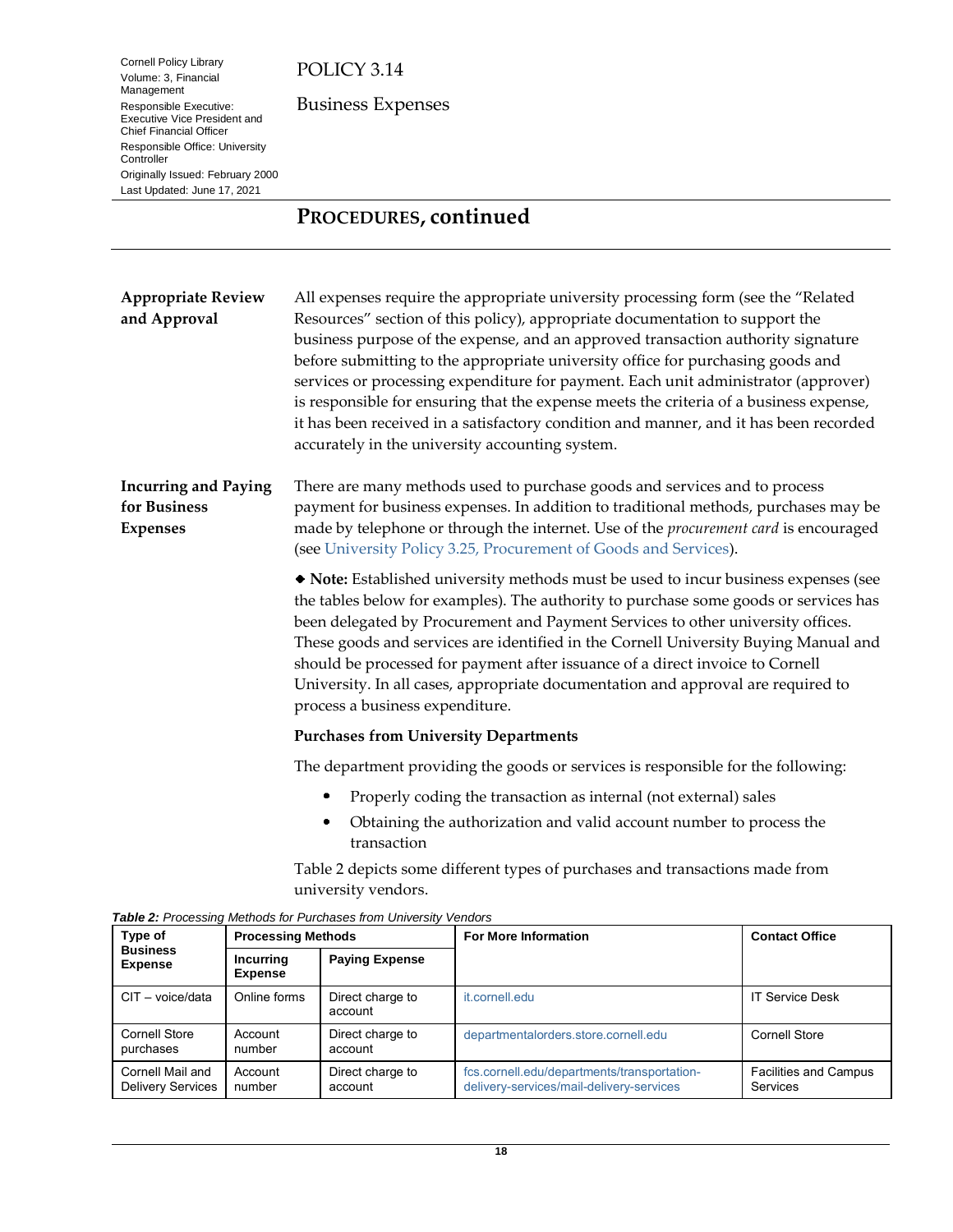Business Expenses

Cornell Policy Library Volume: 3, Financial Management Responsible Executive: Executive Vice President and Chief Financial Officer Responsible Office: University Controller Originally Issued: February 2000 Last Updated: June 17, 2021

# **PROCEDURES, continued**

| Type of<br><b>Business</b><br><b>Expense</b>              | <b>Processing Methods</b>                    |                                                               | <b>For More Information</b>                                     | <b>Contact Office</b>                           |
|-----------------------------------------------------------|----------------------------------------------|---------------------------------------------------------------|-----------------------------------------------------------------|-------------------------------------------------|
|                                                           | <b>Incurring</b><br><b>Expense</b>           | <b>Paying Expense</b>                                         |                                                                 |                                                 |
| Facilities                                                | Request for<br>Service<br>(RFS)              | Direct charge to<br>account                                   | fcs.cornell.edu                                                 | <b>Facilities and Campus</b><br><b>Services</b> |
| Print services,<br>copy centers                           | Account<br>number                            | Direct charge to<br>account                                   | digitalprintservices.cornell.edu                                | <b>Cornell Print Services</b>                   |
| Payment of<br>undergraduate<br>student tuition/<br>awards | Student<br>Bursar<br>account and<br>sub-code | <b>Consolidated Bursar</b><br>billings/online Bursar<br>entry | www.dfa.cornell.edu/bursar/departments/bursars<br><b>ystems</b> | Office of the Bursar                            |
| University<br>vendors                                     | Procurement<br>card                          | Direct charge to<br>account                                   | University Policy 3.25, Procurement of Goods<br>and Services    | Cornell Procurement<br>Services                 |
| University<br>vendors                                     | Account<br>number                            | Direct charge to<br>account                                   | <b>Related Resources section</b>                                | Vendor                                          |

#### **Purchases Not from University Departments**

Table 3 depicts some different types of business expenses made from non-university vendors.

*Table 3: Processing Methods for Purchases from Non-University Vendors*

| Type of<br><b>Business</b><br><b>Expense</b>                                      | <b>Processing Methods</b>                 |                                        | <b>For More Information</b>                                  | <b>Contact Office</b>                                                  |
|-----------------------------------------------------------------------------------|-------------------------------------------|----------------------------------------|--------------------------------------------------------------|------------------------------------------------------------------------|
|                                                                                   | <b>Incurring</b><br><b>Expense</b>        | <b>Paying Expense</b>                  |                                                              |                                                                        |
| <b>Business</b><br>expenses<br>under \$500                                        | Procurement<br>card                       | Direct charge to<br>account            | University Policy 3.25, Procurement of Goods<br>and Services | <b>Cornell Procurement</b><br>and Payment Services                     |
| Various<br>vendors<br>including<br>independent<br>contractors/cat<br>erers        | Purchase<br>order/contract<br>s           | <b>Payment Request</b>                 | <b>Buying Manual</b>                                         | Cornell Procurement<br>and Payment Services                            |
| Items identified<br>in the Cornell<br>University<br><b>Buying Manual</b>          | Orders and<br>invoices                    | <b>Payment Request</b>                 | <b>Buying Manual</b>                                         | Division of Financial<br>Affairs                                       |
| Office of<br>Sponsored<br>Programs<br>consulting<br>agreements or<br>subcontracts | Consulting<br>agreement or<br>subcontract | <b>Payment Request</b>                 | University Policy 3.25, Procurement of Goods<br>and Services | Office of Sponsored<br>Programs                                        |
| Wire<br>transfers/foreig<br>n currency<br>payments to<br>vendors                  | Purchase<br>order/contract<br>s           | Transfers/bank<br>drafts/ACH transfers | <b>Buying Manual</b>                                         | <b>Cornell Procurement</b><br>and Payment Services/<br>Cash Management |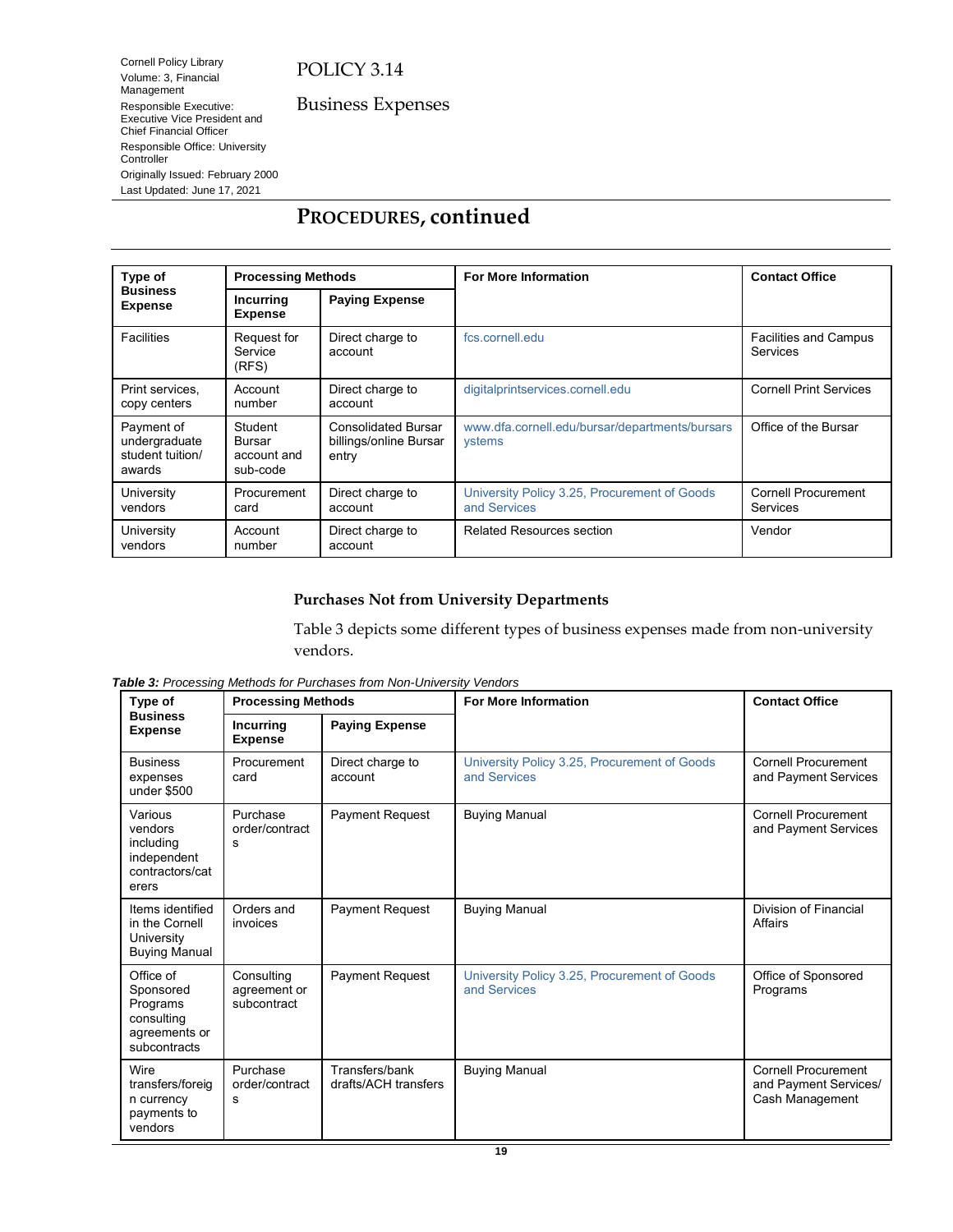Business Expenses

Volume: 3, Financial Management Responsible Executive: Executive Vice President and Chief Financial Officer Responsible Office: University Controller Originally Issued: February 2000 Last Updated: June 17, 2021

Cornell Policy Library

# **PROCEDURES, continued**

#### **Reimbursement for Purchases**

Table 4 depicts some reimbursement methods for allowable business expenses:

*Table 4: Reimbursement Methods for Allowable Business Expenses*

| Type Of<br><b>Business</b><br><b>Expense</b>                                      | <b>Processing Methods</b>                                          |                                               | <b>For More Information</b>                                      | <b>Contact Office</b>                                                                         |
|-----------------------------------------------------------------------------------|--------------------------------------------------------------------|-----------------------------------------------|------------------------------------------------------------------|-----------------------------------------------------------------------------------------------|
|                                                                                   | <b>Incurring</b><br><b>Expense</b>                                 | <b>Paying Expense</b>                         |                                                                  |                                                                                               |
| <b>Business travel</b><br>expenses<br>(airfare, car<br>rental, lodging,<br>meals) | University-<br>provided<br>credit card,<br>personal<br>credit card | Concur                                        | <b>Buying Manual</b><br>University Policies 3.2, Travel Expenses | <b>Cornell Procurement</b><br>and Payment<br>Services/Division of<br><b>Financial Affairs</b> |
| <b>Business</b><br>meals (not<br>while on travel<br>status)                       | University-<br>provided<br>credit card or<br>procurement<br>card   | Direct charge to<br>account                   | University Policy 3.25, Procurement of Goods<br>and Services     | <b>Cornell Procurement</b><br>and Payment Services                                            |
| <b>Business</b><br>meals                                                          | University-<br>provided<br>credit card.<br>personal<br>credit card | Concur                                        | University Policies 3.2, Travel Expenses                         | Division of Financial<br>Affairs                                                              |
| <b>Business travel</b><br>advances                                                | Cash Advance<br>Request,<br>Concur                                 | Concur                                        | University Policies 3.2, Travel Expenses                         | Division of Financial<br>Affairs                                                              |
| Non-Cornell<br>staff travel<br>reimbursement<br>s                                 | Personal<br>credit card.<br>cash, check                            | <b>Manual Travel</b><br>Reimbursement<br>Form | University Policies 3.2, Travel Expenses                         | Division of Financial<br>Affairs                                                              |

<span id="page-19-0"></span>**Direct Charges, Internal Billings, and Corrections**

Direct charges and internal billings can be used to process interdepartmental transactions, if a procurement card is not feasible. The unit processing the transaction is responsible for notifying another unit when affecting its accounts and providing appropriate documentation of the charge.

**Note:** The department providing the goods or services is responsible for:

- Properly coding the income as internal sales, and
- Obtaining the authorization and valid account number to process the transaction.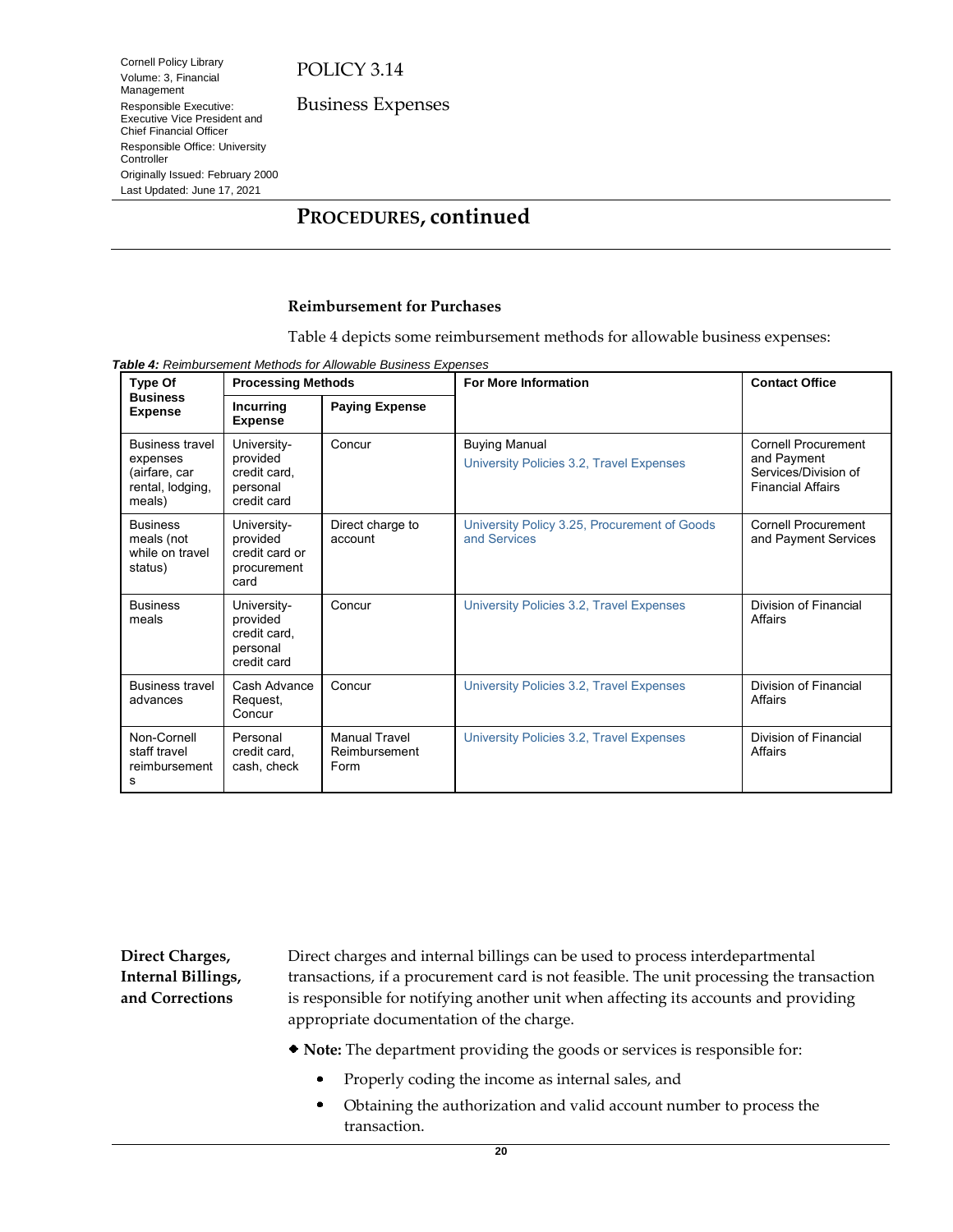Business Expenses

Cornell Policy Library Volume: 3, Financial Management Responsible Executive: Executive Vice President and Chief Financial Officer Responsible Office: University **Controller** Originally Issued: February 2000 Last Updated: June 17, 2021

# **PROCEDURES, continued**

<span id="page-20-1"></span>Correcting the recording of a business expense is done with the General Ledger Transfer (GLT) e-doc. This e-doc must contain appropriate documentation to support the correction of the expenditure.

<span id="page-20-2"></span><span id="page-20-0"></span>**Records Retention** Units must retain any supporting documentation or approvals not forwarded to central university offices to identify purpose, initiator, and approver of expenditures (se[e University Policy 4.7, Retention](https://www.dfa.cornell.edu/policy/policies/retention-university-records) of University Records).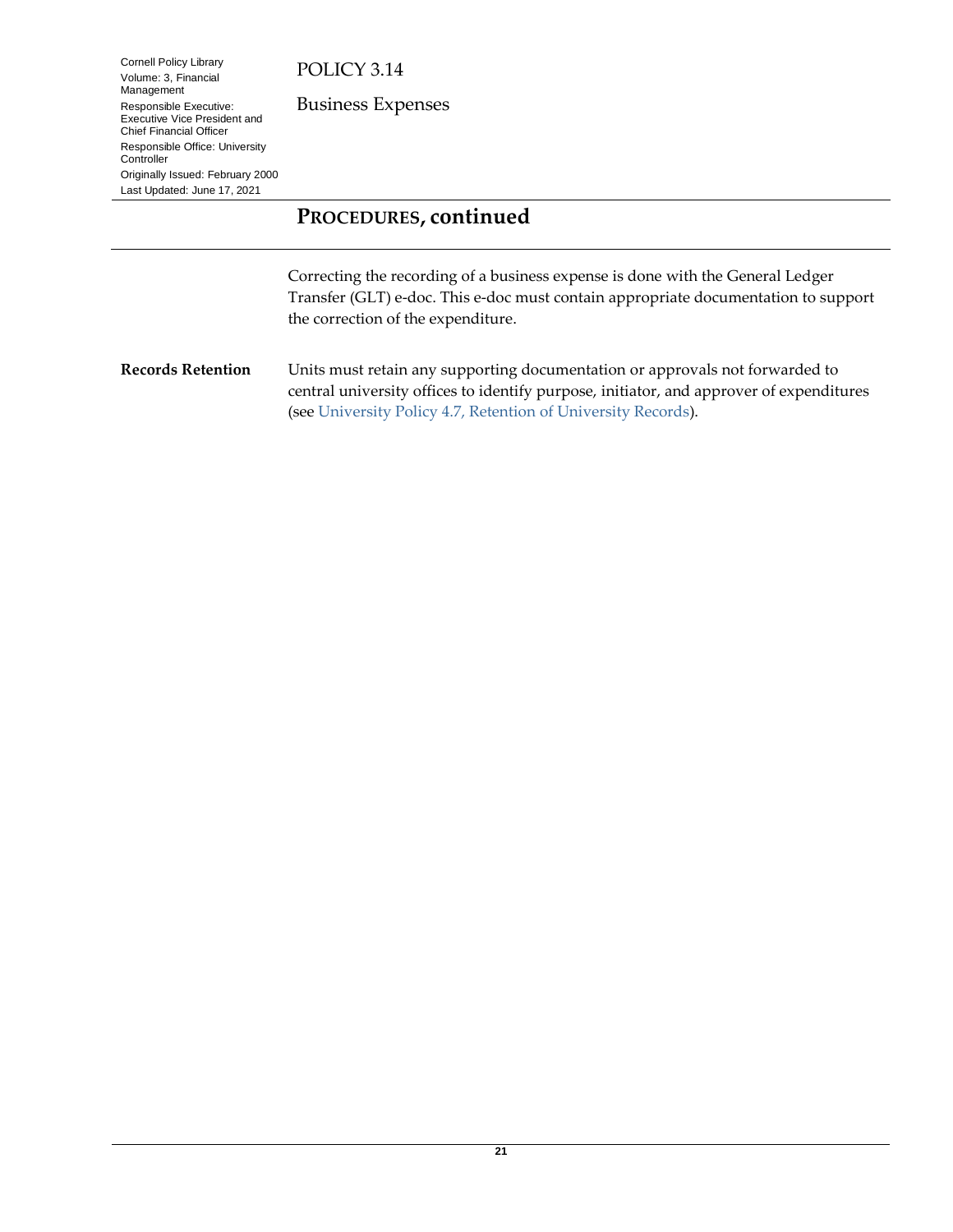Cornell Policy Library Volume: 3, Financial Management Responsible Executive: Executive Vice President and Chief Financial Officer Responsible Office: University **Controller** Originally Issued: February 2000 Last Updated: June 17, 2021

Business Expenses

# <span id="page-21-3"></span><span id="page-21-0"></span>**PROCEDURES: TAX ISSUES**

<span id="page-21-5"></span><span id="page-21-4"></span><span id="page-21-2"></span><span id="page-21-1"></span>

| Introduction          | Tax issues affect many business expenses. Tax laws, regulations, and interpretations<br>are both complicated and change frequently; therefore, specific rules are not listed<br>here. Those who review and approve business expenses must understand general<br>issues and contact the University Tax Office for guidance on specific transactions. |
|-----------------------|-----------------------------------------------------------------------------------------------------------------------------------------------------------------------------------------------------------------------------------------------------------------------------------------------------------------------------------------------------|
| <b>General Issues</b> | Under tax law, certain transactions are not allowed. Others are subject to tax<br>reporting, tax withholding, or both. Still others are subject to a variety of<br>miscellaneous taxes.                                                                                                                                                             |
|                       | <b>Foreign Nationals</b>                                                                                                                                                                                                                                                                                                                            |
|                       | Payments to foreign nationals who perform services in the United States are not<br>allowed unless the person is work-authorized based upon visa classifications.                                                                                                                                                                                    |
|                       | <b>Suppliers of Goods or Services</b>                                                                                                                                                                                                                                                                                                               |
|                       | Business expenses between a supplier of goods or services and the university are<br>disallowed if there is a conflict of interest that creates an "excess benefit." An excess<br>benefit implies that the transaction is above fair market value (for example, excessive<br>compensation, excessive purchase price, etc.).                          |
|                       | • Caution: Contact the University Tax Office whenever a transaction involves a<br>potential conflict of interest.                                                                                                                                                                                                                                   |
|                       | <b>Tax Reporting for Employees</b>                                                                                                                                                                                                                                                                                                                  |
|                       | Some business expenses must be treated as wages, subject to W-2 reporting and<br>payroll tax withholding, including clothing and auto allowances, and all relocation<br>and moving expenses.                                                                                                                                                        |
|                       | Gifts of property (not cash) are exempt from tax if the value is minor (for example,<br>flowers, candy), or if the gift is in recognition of either length of service or safety and<br>the value of the property does not exceed certain Internal Revenue Service thresholds<br>(generally, \$400).                                                 |
|                       | All cash awards, gift cards, or gift certificates must be reported as taxable income to<br>employees, except for qualified employee achievement awards.                                                                                                                                                                                             |
|                       |                                                                                                                                                                                                                                                                                                                                                     |

### **Tax Reporting for Non-Employees**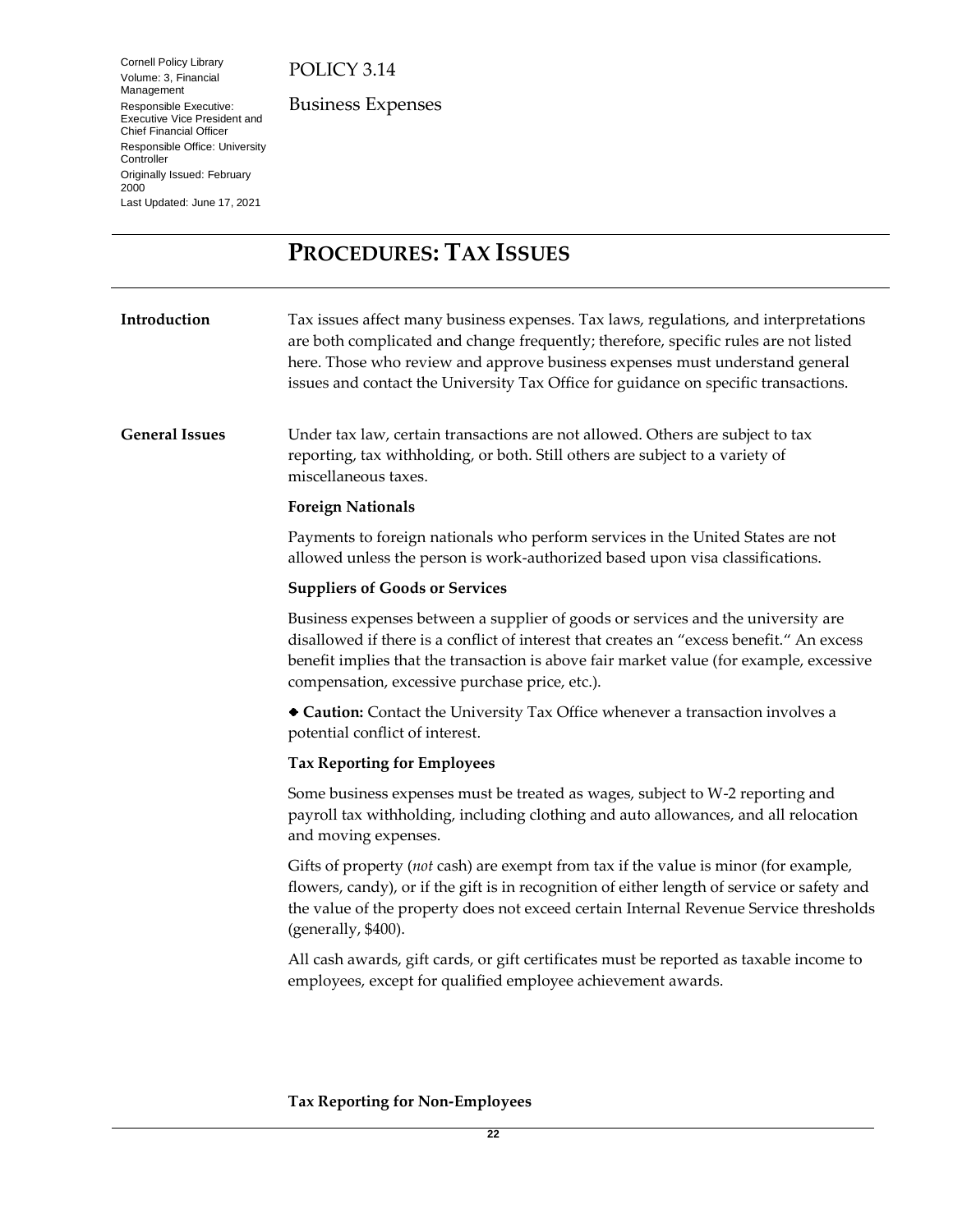Cornell Policy Library Volume: 3, Financial Management Responsible Executive: Executive Vice President and Chief Financial Officer Responsible Office: University

Originally Issued: February 2000 Last Updated: June 17, 2021

Controller

Business Expenses

**PROCEDURES: TAX ISSUES, continued**

Cash awards, gift cards, or gift certificates over \$75 must be reported to the Tax Office on the Gift Card/Certificate Report for inclusion in Internal Revenue Service (IRS) Form 1099 or 1042-S database for year-end tax reporting.

- For a United States citizen or United States resident alien, no IRS Form 1099 is generated unless all payments received by the individual exceed the reporting threshold of \$600 annually.
- For a foreign national or nonresident alien, IRS Form 1042-S is generated for  $\bullet$ all payments received and reported. Because the IRS-required 30% tax was not withheld, the unit will be charged the 30% tax, based on the amount of the gift card(s) or gift certificate(s) provided.

**Note:** Business expenses may be subject to miscellaneous taxes such as sales tax, excise tax, value added tax, gross receipts tax, etc. For additional information regarding the payment of these taxes, contact the University Tax Office.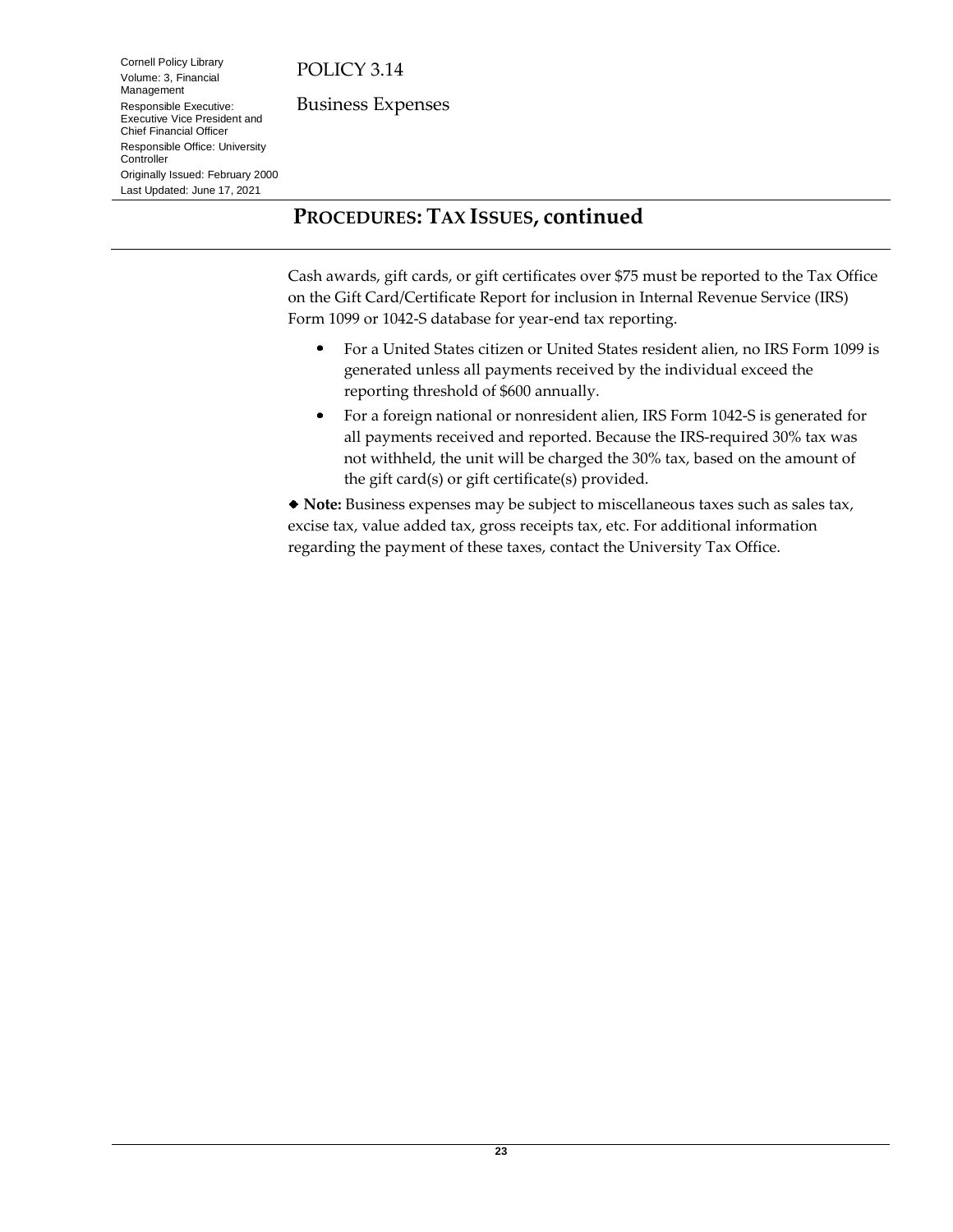Cornell Policy Library Volume: 3, Financial Management Responsible Executive: Executive Vice President and Chief Financial Officer Responsible Office: University **Controller** Originally Issued: February 2000 Last Updated: June 17, 2021

Business Expenses

# <span id="page-23-2"></span><span id="page-23-0"></span>**APPENDIX: EXAMPLES OF FEDERAL UNALLOWABLE AND ALLOWABLE COSTS**

<span id="page-23-3"></span><span id="page-23-1"></span>

| Allowability on                | For costs to be allowable on sponsored awards they must:                                                                                                                                                                                                                                                                                                                                                                                                                              |  |  |  |
|--------------------------------|---------------------------------------------------------------------------------------------------------------------------------------------------------------------------------------------------------------------------------------------------------------------------------------------------------------------------------------------------------------------------------------------------------------------------------------------------------------------------------------|--|--|--|
| Sponsored<br><b>Agreements</b> | Be reasonable, as defined in 2 CFR 200.1, including:                                                                                                                                                                                                                                                                                                                                                                                                                                  |  |  |  |
|                                | A cost is reasonable if, in its nature and amount, it does not exceed<br>$\circ$<br>that which would be incurred by a prudent person under the<br>circumstances prevailing at the time the decision was made to incur<br>the cost.                                                                                                                                                                                                                                                    |  |  |  |
|                                | Conform to sound business practices and arm's-length bargaining.<br>$\circ$                                                                                                                                                                                                                                                                                                                                                                                                           |  |  |  |
|                                | Be allocable, as defined in 2 CFR 200.1, including:                                                                                                                                                                                                                                                                                                                                                                                                                                   |  |  |  |
|                                | A cost is allocable to a particular award if the goods or services<br>$\circ$<br>involved are chargeable or assignable to that award in accordance<br>with relative benefits received.                                                                                                                                                                                                                                                                                                |  |  |  |
|                                | Any cost allocable to a particular award may not be charged to<br>$\circ$<br>another award to overcome fund deficiencies, to avoid restrictions<br>imposed by statutes, regulations, or terms and conditions of the<br>awards, or for other reasons. However, this prohibition does not<br>preclude shifting costs that are allowable under two or more awards<br>in accordance with existing statutes, regulations, the terms and<br>conditions of the awards, or university policy. |  |  |  |
|                                | Be necessary for the performance of the award and allocable thereto.                                                                                                                                                                                                                                                                                                                                                                                                                  |  |  |  |
|                                | Conform to the Uniform Guidance, especially the factors affecting the<br>allowability of costs as defined in 2 CFR 200.1, or other sponsor requirements<br>and to the award terms and conditions.                                                                                                                                                                                                                                                                                     |  |  |  |
|                                | Be consistent with university policies and procedures that apply to both<br>sponsored and non-sponsored activities.                                                                                                                                                                                                                                                                                                                                                                   |  |  |  |
|                                | Be treated consistently as a direct or indirect cost, as further defined in<br>University Policy 3.18, Charging Directly to Sponsored Projects Costs that are<br>Normally Considered Indirect.                                                                                                                                                                                                                                                                                        |  |  |  |
|                                | Conform to generally accepted accounting principles.                                                                                                                                                                                                                                                                                                                                                                                                                                  |  |  |  |
|                                | Conform to cost sharing requirements, as defined in University Policy 1.1,<br>۰<br>Cost Sharing for Sponsored Agreements and 2 CFR 200.1.                                                                                                                                                                                                                                                                                                                                             |  |  |  |
|                                | Have been incurred within the period of performance authorized in the<br>٠<br>award.                                                                                                                                                                                                                                                                                                                                                                                                  |  |  |  |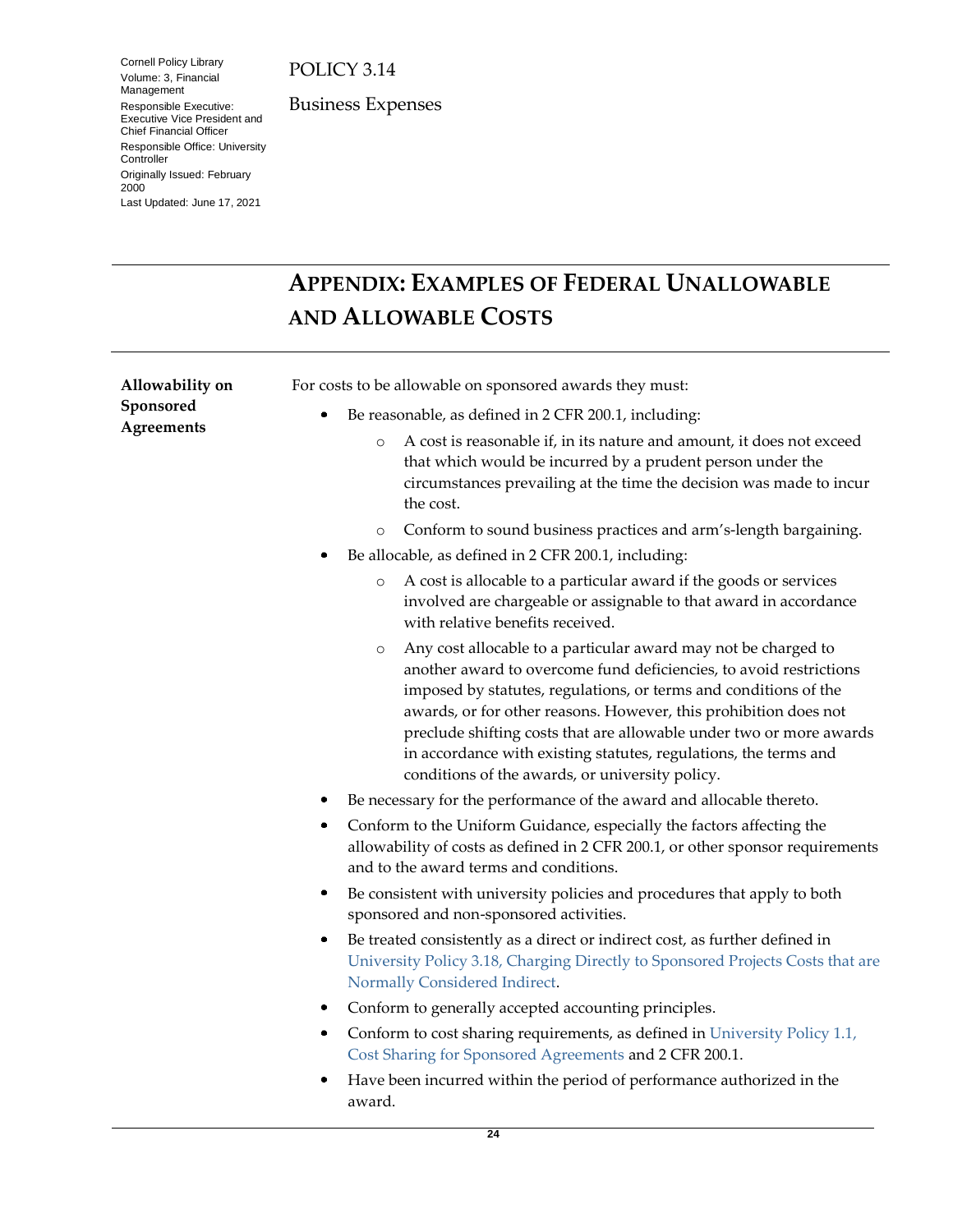Cornell Policy Library Volume: 3, Financial Management Responsible Executive: Executive Vice President and Chief Financial Officer Responsible Office: University

Originally Issued: February 2000 Last Updated: June 17, 2021

Controller

Business Expenses

# **APPENDIX: EXAMPLES OF FEDERAL UNALLOWABLE AND ALLOWABLE COSTS, continued**

 $\bullet$ Be adequately documented.

Additionally, it is the responsibility of the requisitioner and the requisitioner's support team, prior to acquisition, to ensure that the expense complies with the award, including budget availability and budget categorization. Budgets may be reviewed in KFS, OBIEE dashboards, or the PI dashboard. For further assistance, please contact [Sponsored Financial Services.](mailto:sfs-help@cornell.edu)

<span id="page-24-1"></span><span id="page-24-0"></span>**Common Unallowable Costs** Table 5 lists some common federal unallowable costs taken from the Uniform Guidance. These costs cannot be recovered from the federal government, either as a direct charge to a federally funded account or through the application of an indirect cost rate. It may be permissible to incur these costs against university accounts (see the "Chargeable Business Expenses" section of this policy). Also listed are certain allowable costs. For more information, contact the Cost and Capital Assets area of the Division of Financial Affairs.

> **Caution:** This list is not exhaustive. It is placed here for reference only. For more detailed information, see the [Uniform Guidance](https://www.dfa.cornell.edu/sfs/managingawards/guidance) information provided by the Division of Financial Affairs.

| Section Number and Title (Full Citation: 2 CFR 200.nnn)                        | <b>Excerpt of Regulation</b>                                                                                                                                                                                                                                                                                                                                  |  |
|--------------------------------------------------------------------------------|---------------------------------------------------------------------------------------------------------------------------------------------------------------------------------------------------------------------------------------------------------------------------------------------------------------------------------------------------------------|--|
|                                                                                | (Note: IHE=Institution of Higher Education)                                                                                                                                                                                                                                                                                                                   |  |
| .216 Certain Telecommunication and Video Surveillance Services<br>or Equipment | "Equipment or services manufactured or sold by Huawei<br>Technologies Co., ZTE Corporation, Hytera Communications<br>Corporation, Hangzhou Hikvision Digital Technology Company, or<br>Dahua Technology Company may not be acquired using direct or<br>indirect grant funds."                                                                                 |  |
| .421: Advertising and Public Relations                                         | "Costs of advertising and public relations designed solely to<br>promote the non-Federal entity. Costs of promotional items and<br>memorabilia, including models, gifts, and souvenirs."                                                                                                                                                                      |  |
| .423: Alcoholic Beverages                                                      | "Costs of alcoholic beverages are unallowable."                                                                                                                                                                                                                                                                                                               |  |
| .424: Alumni Activities                                                        | "Costs incurred by IHEs for, or in support of, alumni/ae activities<br>are unallowable."                                                                                                                                                                                                                                                                      |  |
| .426: Bad Debts                                                                | "Bad debts (debts which have been determined to be<br>uncollectable), including losses (whether actual or estimated)<br>arising from uncollectable accounts and other claims, are<br>unallowable. Related collection costs, and related legal costs,<br>arising from such debts after they have been determined to be<br>uncollectable are also unallowable ' |  |
| .429: Commencement and Convocation Costs                                       | "Costs incurred for commencement and convocations are<br>unallowable."                                                                                                                                                                                                                                                                                        |  |
| .434: Contributions and Donations                                              | "Costs of contributions and donations, including cash, property,<br>and services, from the non-Federal entity to other entities, are<br>unallowable.'                                                                                                                                                                                                         |  |

*Table 5: Common federal unallowable costs*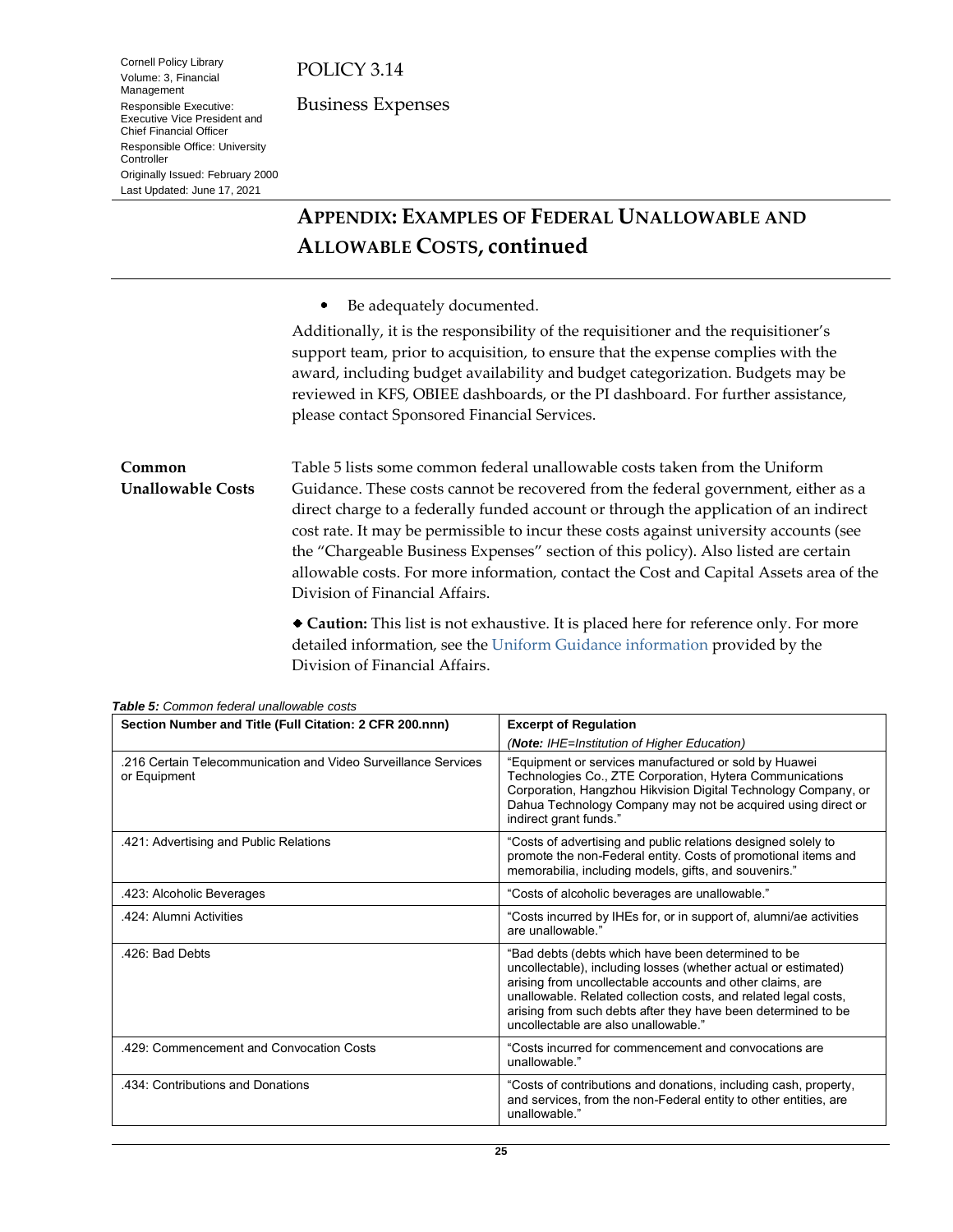Cornell Policy Library Volume: 3, Financial Management Responsible Executive: Executive Vice President and Chief Financial Officer Responsible Office: University

Originally Issued: February 2000 Last Updated: June 17, 2021

**Controller** 

Business Expenses

**APPENDIX: EXAMPLES OF FEDERAL UNALLOWABLE AND ALLOWABLE COSTS, continued**

| Section Number and Title (Full Citation: 2 CFR 200.nnn)                                                       | <b>Excerpt of Regulation</b>                                                                                                                                                                                                                                                                                                                                                                                                                                                                                                                                                                                                                                                                                                                                                                                        |
|---------------------------------------------------------------------------------------------------------------|---------------------------------------------------------------------------------------------------------------------------------------------------------------------------------------------------------------------------------------------------------------------------------------------------------------------------------------------------------------------------------------------------------------------------------------------------------------------------------------------------------------------------------------------------------------------------------------------------------------------------------------------------------------------------------------------------------------------------------------------------------------------------------------------------------------------|
|                                                                                                               | (Note: IHE=Institution of Higher Education)                                                                                                                                                                                                                                                                                                                                                                                                                                                                                                                                                                                                                                                                                                                                                                         |
| .430(h)(7): Sabbatical Leave Costs                                                                            | "Costs of leaves of absence by employees for performance of<br>graduate work or sabbatical study, travel, or research are<br>allowable provided the IHE has a uniform written policy on<br>sabbatical leave for persons engaged in instruction and persons<br>engaged in research. Such costs will be allocated on an equitable<br>basis among all related activities of the IHE."                                                                                                                                                                                                                                                                                                                                                                                                                                  |
| .345: Defense and Prosecution of Criminal and Civil Proceedings,<br>Claims, Appeals, and Patent Infringements | "Costs incurred in connection with any criminal, civil or<br>administrative proceeding (including filing of a false certification)<br>commenced by the Federal government, a state, local government,<br>or foreign government, or joined by the Federal government<br>(including a proceeding under the False Claims Act), against the<br>non-Federal entity, (or commenced by third parties or a current or<br>former employee of the non-Federal entity who submits a<br>whistleblower complaint of reprisal in accordance with 10 U.S.C.<br>2409 or 41 U.S.C. 4712), are not allowable if the proceeding:<br>(i) Relates to a violation of, or failure to comply with, a Federal,<br>state, local or foreign statute, regulation or the terms and<br>conditions of the Federal award, by the non-Federal entity |
|                                                                                                               | (including its agents and employees); and<br>(ii) Results in any of the following dispositions:                                                                                                                                                                                                                                                                                                                                                                                                                                                                                                                                                                                                                                                                                                                     |
|                                                                                                               | (A) In a criminal proceeding, a conviction.                                                                                                                                                                                                                                                                                                                                                                                                                                                                                                                                                                                                                                                                                                                                                                         |
|                                                                                                               | (B) In a civil or administrative proceeding involving an allegation of<br>fraud or similar misconduct, a determination of non-Federal entity<br>liability.                                                                                                                                                                                                                                                                                                                                                                                                                                                                                                                                                                                                                                                          |
|                                                                                                               | (C) In the case of any civil or administrative proceeding, the<br>disallowance of costs or the imposition of a monetary penalty, or<br>an order issued by the Federal awarding agency head or delegate<br>to the non-Federal entity to take corrective action under 10 U.S.C.<br>2409 or 41 U.S.C. 4712.                                                                                                                                                                                                                                                                                                                                                                                                                                                                                                            |
|                                                                                                               | (D) A final decision by an appropriate Federal official to debar or<br>suspend the non-Federal entity, to rescind or void a Federal<br>award, or to terminate a Federal award for default by reason of a<br>violation or failure to comply with a statute, regulation, or the terms<br>and conditions of the Federal award.                                                                                                                                                                                                                                                                                                                                                                                                                                                                                         |
|                                                                                                               | (E) A disposition by consent or compromise, if the action could<br>٠<br>have resulted in any of the dispositions described in<br>paragraphs (b)(1)(ii)(A) through (D) of this section."                                                                                                                                                                                                                                                                                                                                                                                                                                                                                                                                                                                                                             |
| .437: Employees Health and Welfare Costs                                                                      | "Costs incurred in accordance with the non-Federal entity's<br>documented policies for the improvement of working conditions,<br>employer-employee relations, employee health, and employee<br>performance are allowable."                                                                                                                                                                                                                                                                                                                                                                                                                                                                                                                                                                                          |
|                                                                                                               | Cornell's interpretation of this regulation states that only costs,<br>which are institution-wide, are allowable. Individual unit                                                                                                                                                                                                                                                                                                                                                                                                                                                                                                                                                                                                                                                                                   |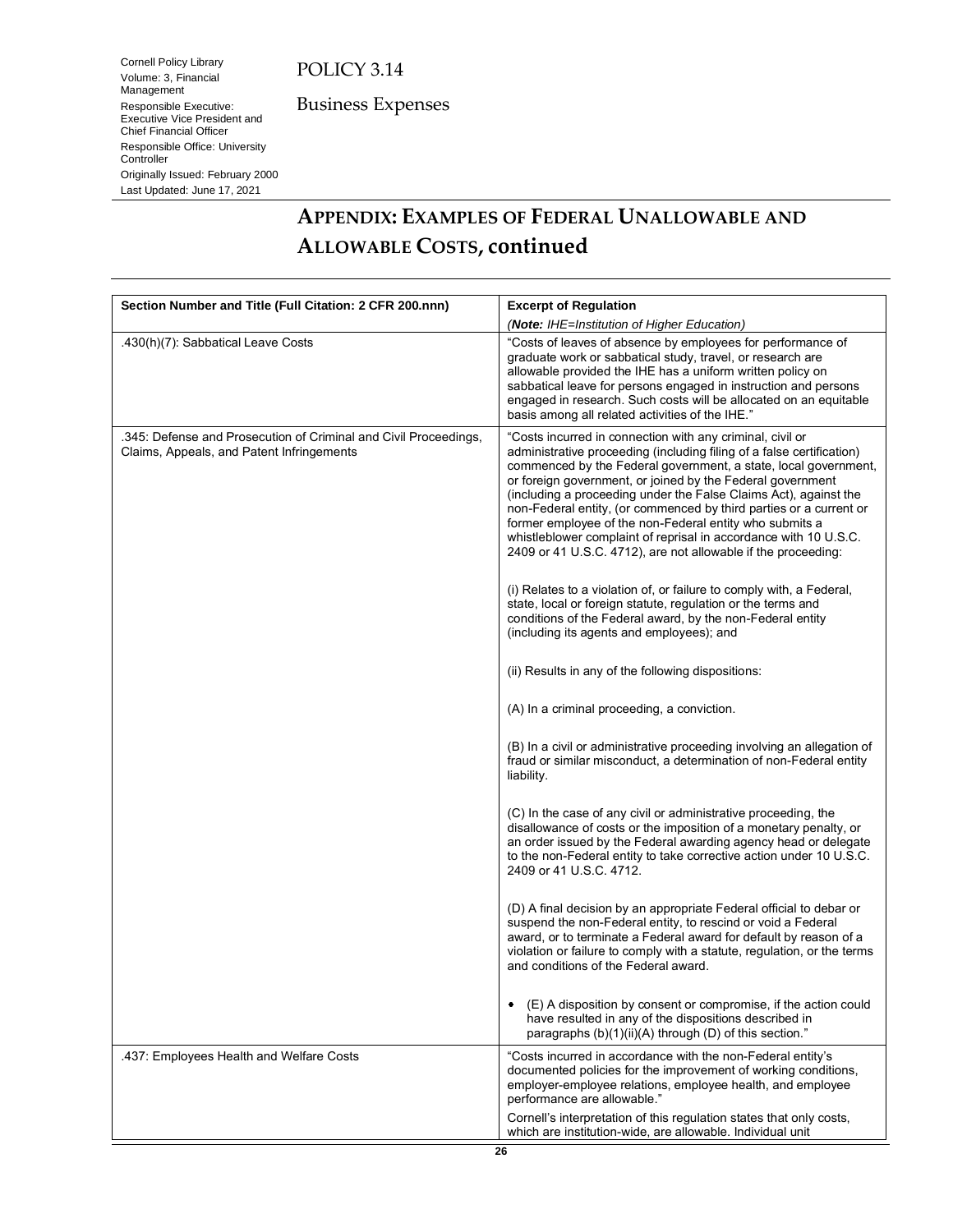Cornell Policy Library Volume: 3, Financial Management Responsible Executive: Executive Vice President and Chief Financial Officer Responsible Office: University

Originally Issued: February 2000 Last Updated: June 17, 2021

**Controller** 

Business Expenses

**APPENDIX: EXAMPLES OF FEDERAL UNALLOWABLE AND ALLOWABLE COSTS, continued**

| Section Number and Title (Full Citation: 2 CFR 200.nnn) | <b>Excerpt of Regulation</b>                                                                                                                                                                                                                                                                                                                                                                                                                                                                                   |
|---------------------------------------------------------|----------------------------------------------------------------------------------------------------------------------------------------------------------------------------------------------------------------------------------------------------------------------------------------------------------------------------------------------------------------------------------------------------------------------------------------------------------------------------------------------------------------|
|                                                         | (Note: IHE=Institution of Higher Education)                                                                                                                                                                                                                                                                                                                                                                                                                                                                    |
|                                                         | expenditures incurred for the benefit of their staff are unallowable.<br>For example, the Employee Day event is available to all<br>employees and, therefore would be allowable while the subsidizing<br>of coffee for a particular unit's faculty and staff would be<br>unallowable.                                                                                                                                                                                                                          |
|                                                         | Unallowable items in this category include, but are not limited to,<br>gifts to departing employees, flowers, cards, and other such items.                                                                                                                                                                                                                                                                                                                                                                     |
| .438: Entertainment Costs                               | "Costs of entertainment, including amusement, diversion, and<br>social activities and any associated costs are unallowable, except<br>where specific costs that might otherwise be considered<br>entertainment have a programmatic purpose and are authorized<br>either in the approved budget for the Federal award or with prior<br>written approval of the Federal awarding agency."                                                                                                                        |
|                                                         | This category also includes meals for which there is no bona fide,<br>clearly documented, business purpose.                                                                                                                                                                                                                                                                                                                                                                                                    |
| .441: Fines, Penalties, Damages and Other Settlements   | "Costs resulting from non-Federal entity violations of, alleged<br>violations of, or failure to comply with, Federal, state, tribal, local or<br>foreign laws and regulations are unallowable, except when<br>incurred as a result of compliance with specific provisions of the<br>Federal award, or with prior written approval of the Federal<br>awarding agency."                                                                                                                                          |
| .442: Fund Raising and Investment Management Costs      | "Costs of organized fund raising, including financial campaigns,<br>endowment drives, solicitation of gifts and bequests, and similar<br>expenses incurred to raise capital or obtain contributions are<br>unallowable. Costs of investment counsel and staff and similar<br>expenses incurred to enhance income from investments are<br>unallowable except when associated with investments covering<br>pension, self-insurance, or other funds which include Federal<br>participation allowed by this part." |
| .445: Goods or Services for Personal Use                | "Costs of goods or services for personal use of the non-Federal<br>entity's employees are unallowable regardless of whether the cost<br>is reported as taxable income to the employees " (e.g., spousal<br>travel).                                                                                                                                                                                                                                                                                            |
|                                                         | "Costs of housing (e.g., depreciation, maintenance, utilities,<br>furnishings, rent), housing allowances and personal living<br>expenses are only allowable as direct costs regardless of whether<br>reported as taxable income to the employees. In addition, to be<br>allowable direct costs must be approved in advance by a Federal<br>awarding agency."                                                                                                                                                   |
| .447: Insurance and Indemnification                     | "Costs of insurance required or approved and maintained,<br>pursuant to the Federal award, are allowable."                                                                                                                                                                                                                                                                                                                                                                                                     |
| .449: Interest                                          | "Costs incurred for interest on borrowed capital, temporary use of<br>endowment funds, or the use of the non-Federal entity's own<br>funds, however represented, are unallowable. Financing costs<br>(including interest) to acquire, construct, or replace capital assets<br>are allowable, subject to the conditions in this section."                                                                                                                                                                       |
| .450: Lobbying                                          | With limited exception, costs of lobbying activities to influence the<br>outcomes of any federal, state, or local government action are<br>unallowable.                                                                                                                                                                                                                                                                                                                                                        |